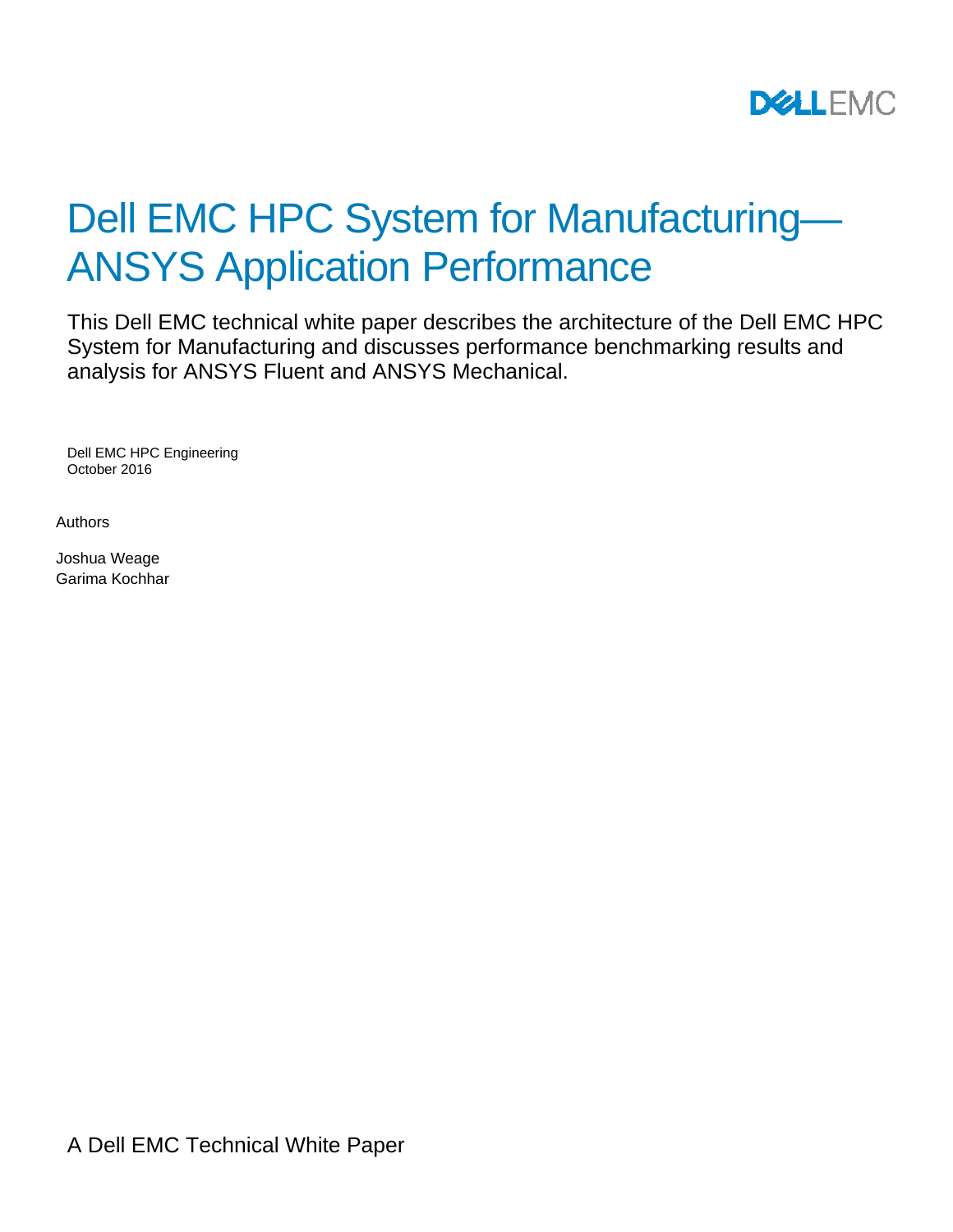### Revisions

| Date         | <b>Description</b> |
|--------------|--------------------|
| October 2016 | Initial release    |

THIS WHITE PAPER IS FOR INFORMATIONAL PURPOSES ONLY, AND MAY CONTAIN TYPOGRAPHICAL ERRORS AND TECHNICAL INACCURACIES. THE CONTENT IS PROVIDED AS IS, WITHOUT EXPRESS OR IMPLIED WARRANTIES OF ANY KIND. Copyright © 2016 Dell Inc. All rights reserved. Dell and the Dell EMC logo are trademarks of Dell Inc. in the United States and/or other jurisdictions. All other marks and names mentioned herein may be trademarks of their respective companies.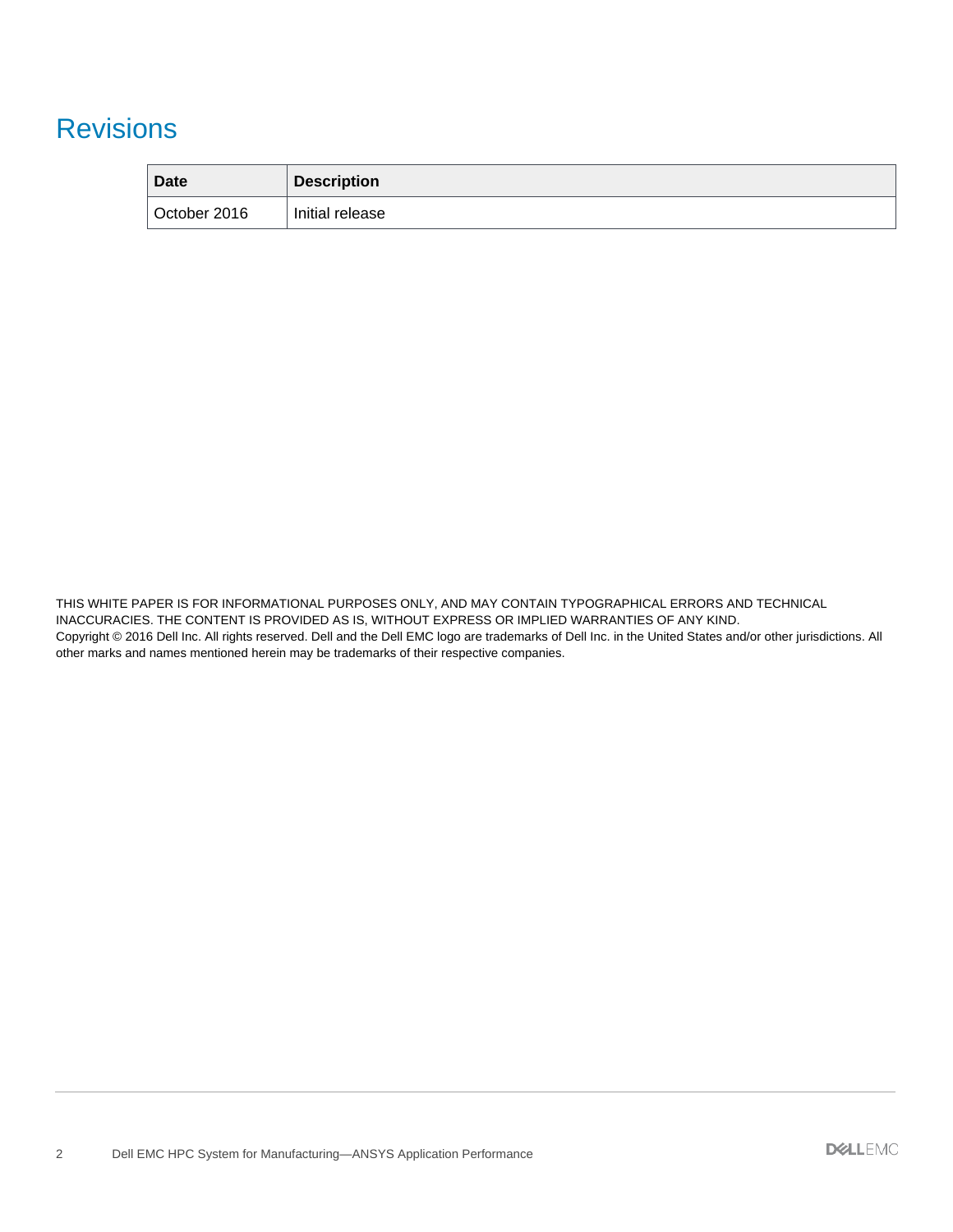## Table of contents

| 1 |      |  |  |
|---|------|--|--|
| 2 |      |  |  |
|   | 2.1  |  |  |
|   | 2.2  |  |  |
|   | 2.3  |  |  |
|   | 2.4  |  |  |
|   | 2.5  |  |  |
|   | 2.6  |  |  |
|   | 2.7  |  |  |
|   | 2.8  |  |  |
|   | 2.9  |  |  |
|   | 2.10 |  |  |
|   |      |  |  |
| 3 |      |  |  |
| 4 |      |  |  |
|   | 4.1  |  |  |
|   | 4.2  |  |  |
| 5 |      |  |  |
| 6 |      |  |  |
| 7 |      |  |  |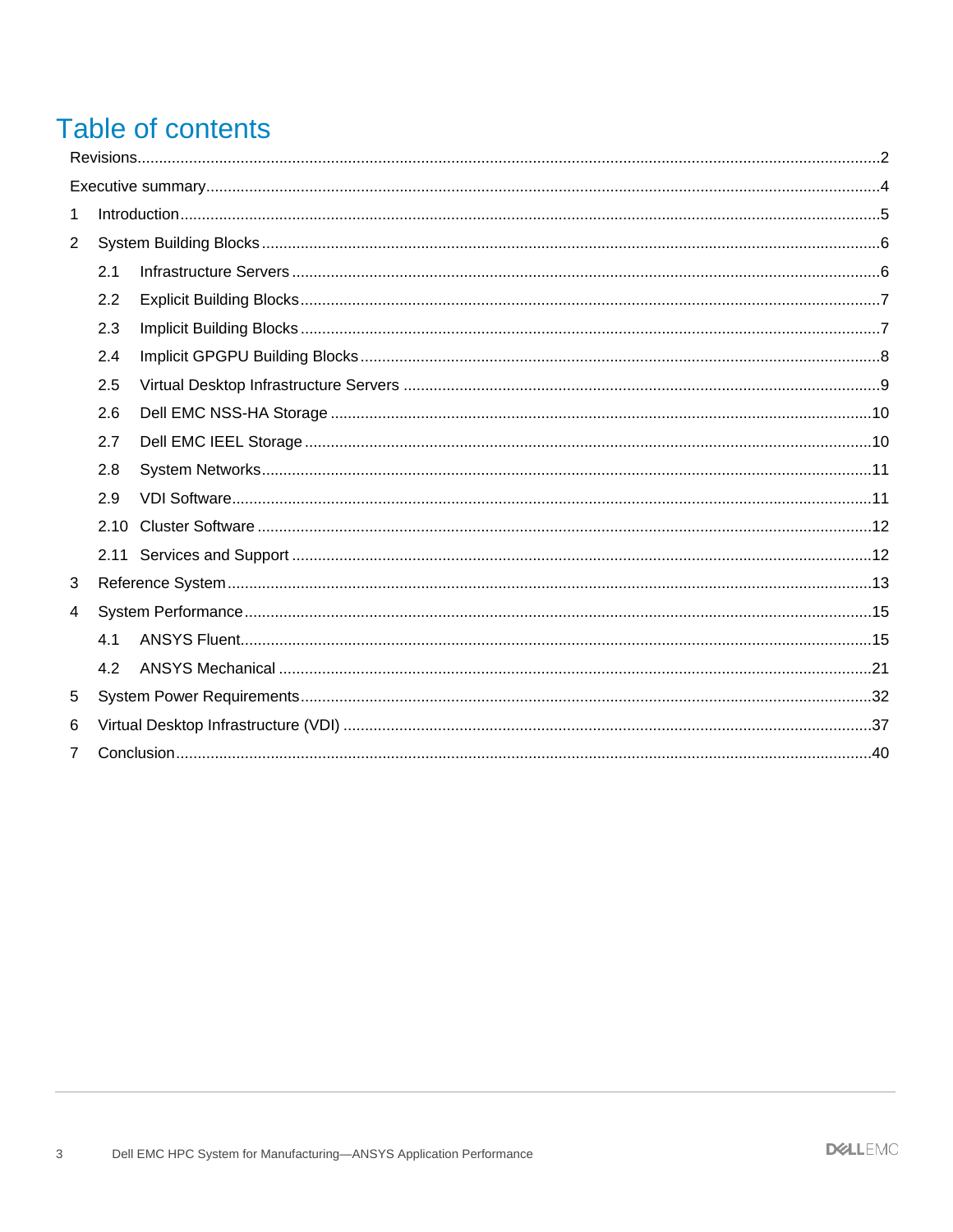### Executive summary

This technical white paper describes the architecture of the Dell EMC HPC System for Manufacturing, which consists of building blocks configured specifically for applications in the manufacturing domain. Detailed performance results with ANSYS Fluent and Mechanical and power characteristics of the system are presented in this document.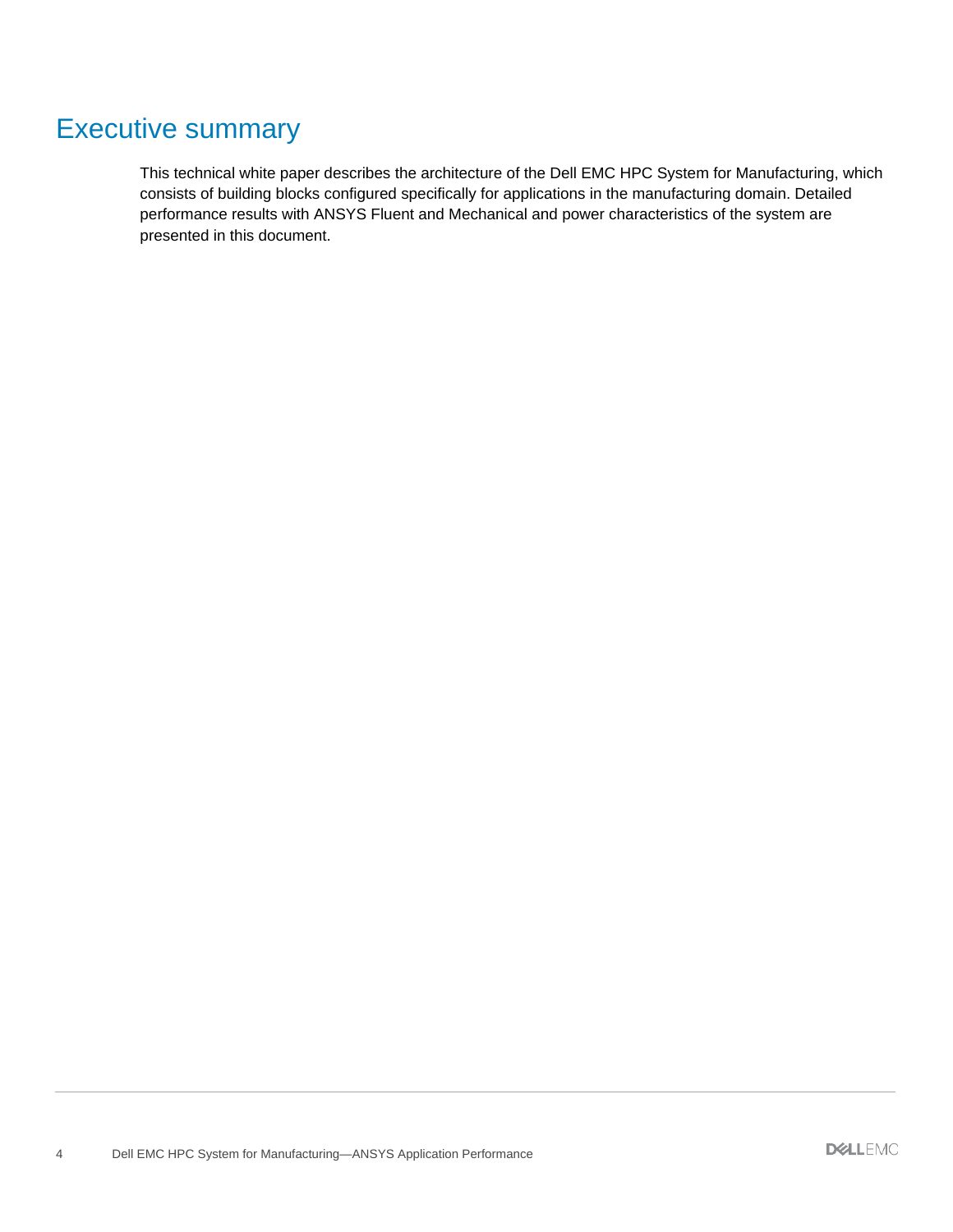### 1 Introduction

This technical white paper describes the Dell EMC HPC System for Manufacturing with a focus on ANSYS® Fluent<sup>®</sup> and ANSYS Mechanical<sup>™</sup> application performance. The Dell EMC HPC System for Manufacturing is designed and configured specifically for customers in the manufacturing domain. This system uses a flexible building block approach, where individual building blocks can be combined to build HPC systems which are ideal for customer specific work-loads and use cases. The individual building blocks are configured to provide good performance for specific application types and workloads common to this industry. This whitepaper discusses the building block performance for ANSYS Fluent and Mechanical, and provides measured, quantified performance results for the system.

The architecture of the Dell EMC HPC System for Manufacturing, a description of the building blocks and the rationale behind the design choices are presented in Section 2. Section 3 describes the system configuration, software and application versions, and the benchmark test cases that were used to measure and analyze the performance of the Dell EMC HPC System for Manufacturing. Section 4 quantifies the capabilities of the system and presents benchmark performance from ANSYS Fluent and ANSYS Mechanical. Section 5 documents the power requirements for the solver building blocks and Section 6 discusses the VDI capabilities available in the system.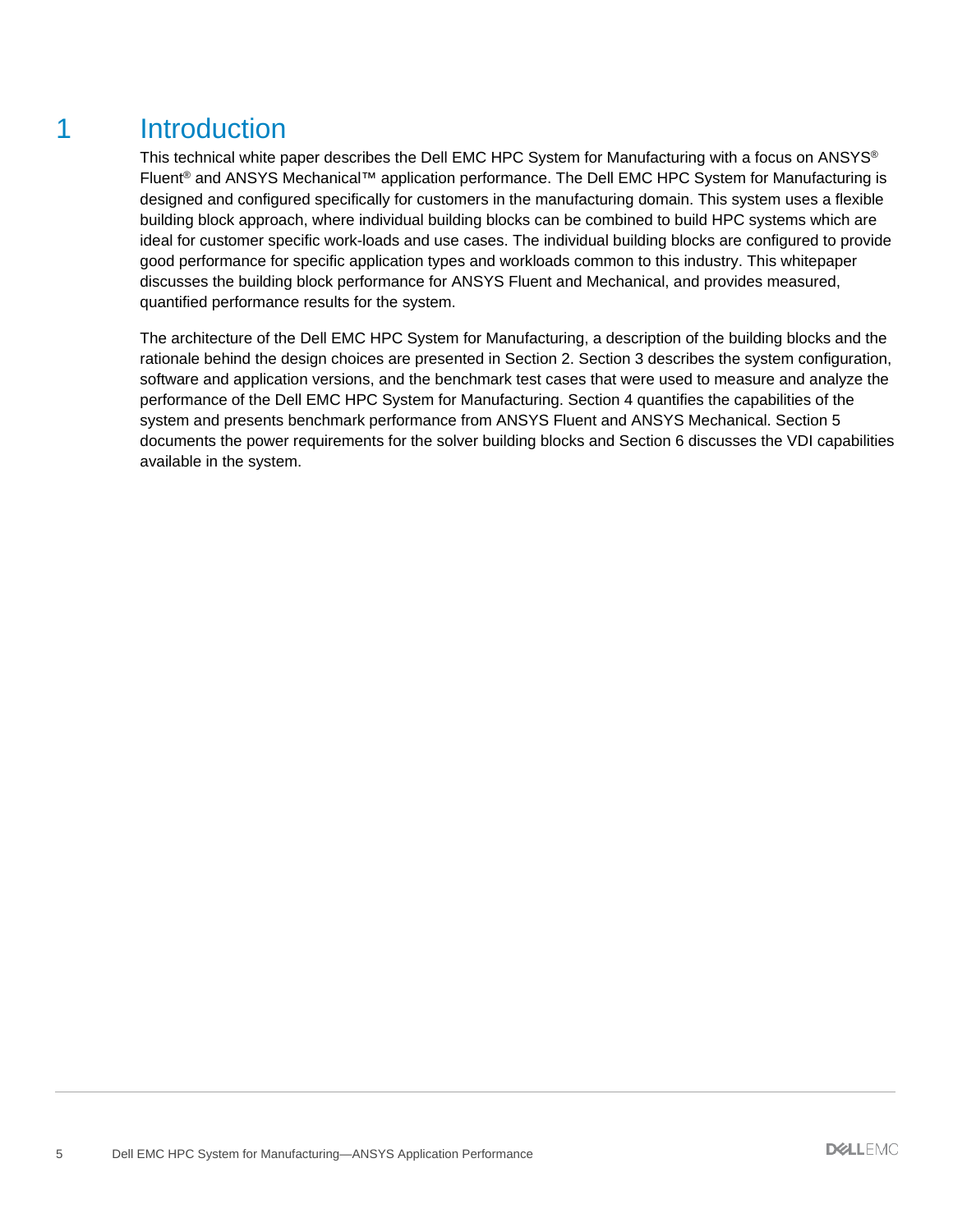## 2 System Building Blocks

The Dell EMC HPC System for Manufacturing is assembled by using preconfigured building blocks. The available building blocks are infrastructure servers, storage, networking, Virtual Desktop Infrastructure (VDI), and application specific compute building blocks. These building blocks are preconfigured to provide good performance for typical applications and workloads within the manufacturing domain. The building block architecture allows for a custom HPC system for specific end-user requirements, while still making use of standardized, domain-specific building blocks. This section describes the available building blocks along with the rationale of the system configurations.

### 2.1 Infrastructure Servers

The infrastructure servers are used to administer the system and enable user access. They are not actively involved in computation or storage, but they provide services that are critical to the overall HPC system. Typically these servers are the master nodes and the login nodes.

For small sized clusters, a single physical server can provide all these functions. It can also be used for storage, by using NFS, where it must be configured with additional disk drives or an external storage array.

One master node is mandatory and is required to deploy and manage the system. If high-availability (HA) functionality is required, two master nodes are necessary. Login nodes are optional and one login server per 30-100 users is recommended.

The recommended configuration for infrastructure servers is:

- Dell EMC PowerEdge R630 server
- Dual Intel® Xeon® E5-2680 v4 processors
- 128 GB of memory, 8 x 16 GB 2400 MT/s DIMMs
- PERC H730 RAID controller
- 2 x 600 GB 10K SAS drives in RAID 1
- Dell EMC iDRAC8 Enterprise
- 2 x 1100 W power supply units (PSUs)
- Mellanox EDR InfiniBand™ (optional)

The recommended configuration for the infrastructure server is described here. The PowerEdge R630 server is suited for this role. A cluster will have only a small number of infrastructure servers; therefore, density is not a concern, but manageability is more important. The Intel Xeon E5-2680 v4 processor is a mid-bin 120 W, 14c CPU which is sufficient for this role. 128 GB of memory by using 8x16 GB DIMMs provides sufficient memory capacity, with minimal cost/GB, while also providing good memory bandwidth. These servers are not expected to perform much I/O. Therefore, two drives are sufficient and RAID 1 is selected to protect the OS on these servers. For small systems (four nodes or less), a Gigabit Ethernet network may provide sufficient performance. For most other systems, EDR InfiniBand is likely to be the data interconnect of choice, which provides a high throughput, low latency fabric for node-node communications, or access to a Dell EMC NFS Storage Solution (NSS) or Dell EMC Intel Enterprise Edition for Lustre (IEEL) storage solution.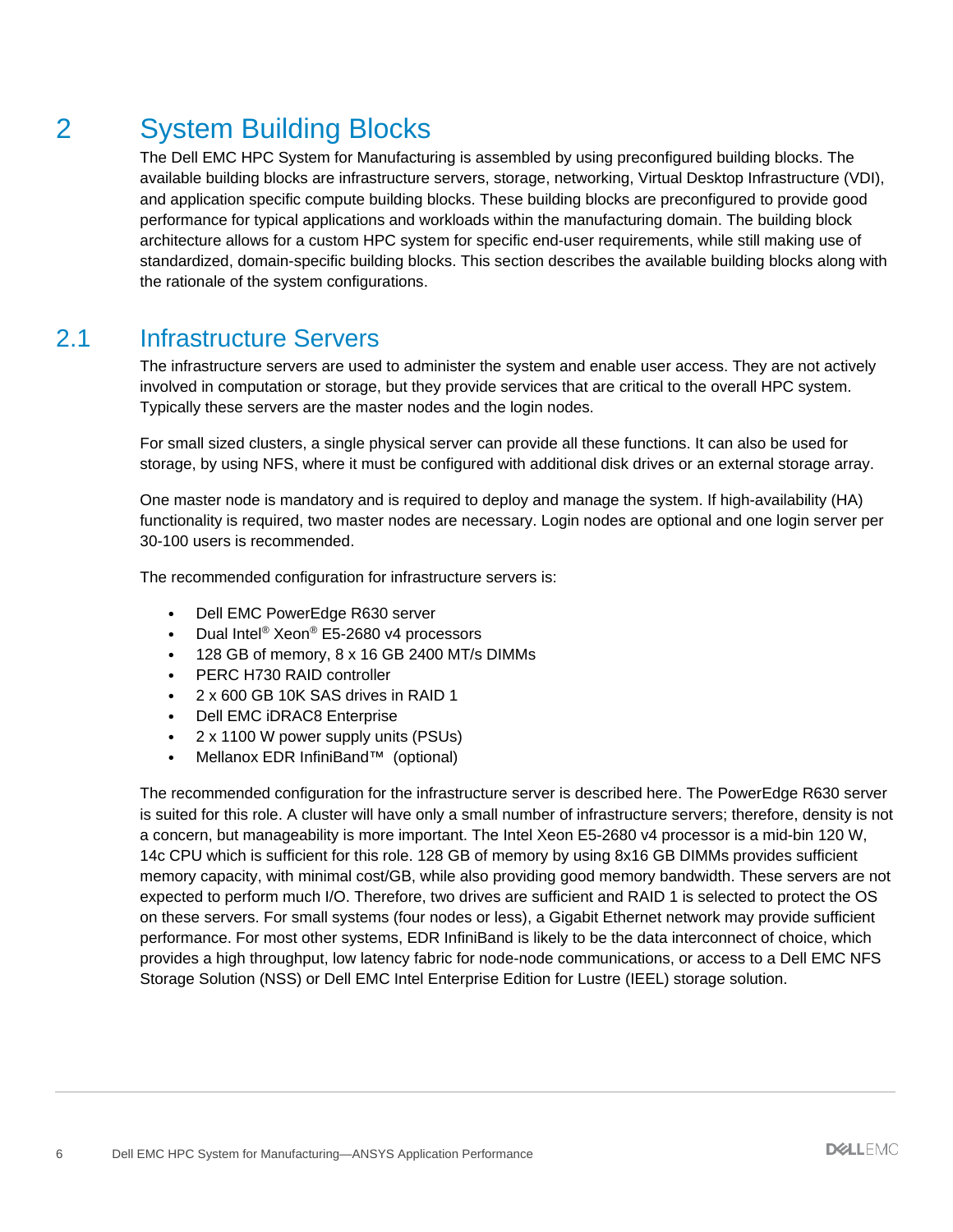### 2.2 Explicit Building Blocks

Explicit Building Block (EBB) servers are typically used for Computational Fluid Dynamics (CFD) and explicit Finite Element Analysis (FEA) solvers such as ANSYS Fluent and ANSYS Explicit STR. These software applications typically scale well across many processor cores and multiple servers. The memory capacity requirements are typically modest and these solvers perform minimal disk I/O while solving. In most HPC systems for manufacturing, the large majority of servers are EBBs.

The recommended configuration for EBBs is:

- Dell EMC PowerEdge C6320 server
- Dual Intel Xeon E5-2697A v4 processors
- 128 GB of memory, 8 x 16 GB 2400 MT/s DIMMs
- Mezzanine SAS RAID controller
- 2 x 600 GB 10K SAS drives in RAID 0
- Dell EMC iDRAC8 Express
- 2 x 1600 W PSUs in the chassis
- Mellanox EDR InfiniBand (optional)

The recommended configuration for the EBB servers is described here. Because the largest percentage of servers in the majority of systems will be EBB servers, a dense solution is important; therefore, the PowerEdge C6320 server is selected. The Intel Xeon E5-2697A v4 processor is a 16-core CPU running at 2.6 GHz with a maximum all-core turbo frequency of 3.1 GHz. 32 cores per server provides a dense compute solution, with good memory bandwidth per core, and a power of two quantity of cores. The maximum all-core turbo frequency of 3.1 GHz is important because EBB applications are typically CPU bound. This CPU model provides the best balance of CPU cores and core speed. 128 GB of memory using 8x16GB DIMMs provides sufficient memory capacity, with minimal cost per GB, while also providing good memory bandwidth. Relevant applications typically perform limited I/O while solving. Therefore, the system is configured with two disks in RAID 0 by using the SAS mezzanine card, leaving the PCIe slot available for the EDR InfiniBand HCA. The compute nodes do not require extensive out-of-band (OOB) management capabilities and therefore an iDRAC8 Express is sufficient. For small systems (four nodes or less), an Ethernet network may provide sufficient performance. For most other systems, EDR InfiniBand is likely to be the data interconnect of choice, which provides a high throughput, low latency fabric for node-node communications, or access to an NSS or IEEL storage solution.

The Intel Xeon E5-2697A v4 processor is a good choice for many FEA and CFD solvers; however, the specific processor model used for the EBB system can be selected based on application requirements. The Intel Xeon E5-2667 v4 processor is a good choice when maximum per core performance is important. This processor may also be appropriate for minimizing ISV software licensing costs. This would be an untested EBB configuration; however, the performance should be similar to the Implicit Building Block for non-I/O intensive applications.

#### 2.3 Implicit Building Blocks

Implicit Building Block (IBB) servers are typically used for implicit FEA solvers such as ANSYS Mechanical. These applications typically have large memory requirements and do not scale to as many cores as the EBB applications. File system I/O performance can also have a significant effect on application performance.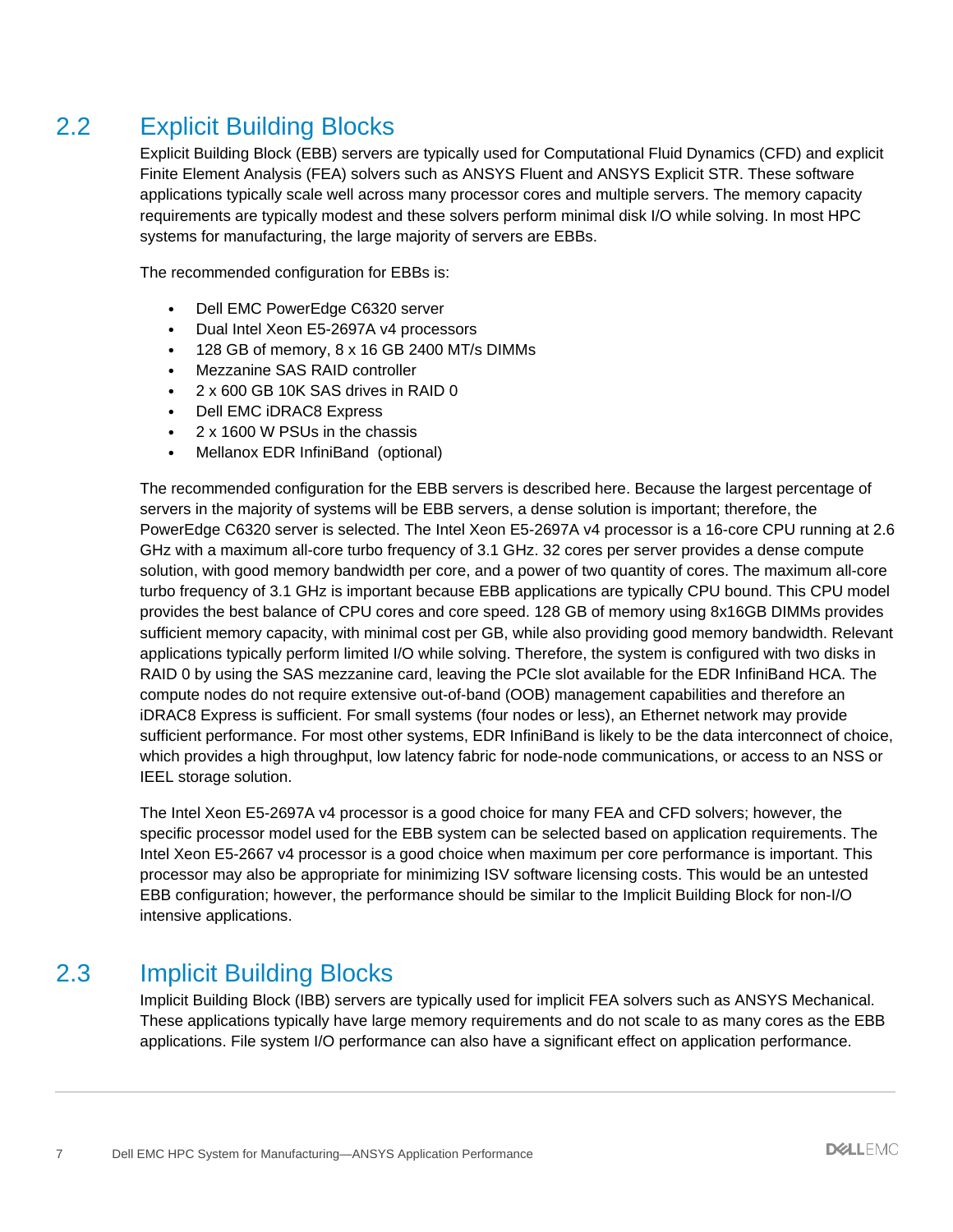The recommended configuration for IBBs is:

- Dell EMC PowerEdge R630 server
- Dual Intel Xeon E5-2667 v4 processors
- 512 GB of memory, 16 x 32 GB 2400 MT/s DIMMs
- PERC H730 RAID controller
- 8 x 300 GB 15K SAS drives in RAID 0
- Dell EMC iDRAC8 Express
- 2 x 1100 W PSUs
- Mellanox EDR InfiniBand (optional)

The recommended configuration for the IBB servers is described here. Typically, a smaller percentage of the system will be comprised of IBB servers. Because of the memory and disk drive requirements explained here, a 1U PowerEdge R630 server is a good choice. A dense PowerEdge C6320 is not needed, particularly when a cluster may have fewer than 4 IBB servers to fill a C6300 chassis. The Intel Xeon E5-2667 v4 processor is an eight-core CPU running at 3.2 GHz with a max all-core turbo frequency of 3.5 GHz. The E5-2667 v2 was a very popular choice for IBBs in the Ivy Bridge time frame and the v4 Broadwell version of this SKU addresses many of the deficiencies of the v3 Haswell version. 16 cores in the server is sufficient for IBB workloads that do not scale to many cores and the 3.5 GHz maximum all-core turbo frequency is one of the fastest available for Broadwell processors. The E5-2667 v4 provides sufficient memory bandwidth per core (7.3 GBps per core). 32 GB DIMMs are used to provide the larger memory capacities needed for these applications in a 2 DIMM per channel configuration to maximize memory bandwidth. IBB applications often have large file system I/O requirements and eight 15K SAS disk drives in RAID 0 are used to provide fast local I/O. The compute nodes do not require extensive OOB management capabilities and therefore an iDRAC8 Express is recommended.

InfiniBand is not typically necessary for IBBs because most uses cases only require running applications on a single IBB; however, an InfiniBand HCA can be added to enable multi-server analysis or to access an NSS or IEEL storage solution.

### 2.4 Implicit GPGPU Building Blocks

Some IBB-relevant applications are GPU enabled. Therefore, to support customers using GPU accelerated applications, a GPU version of the IBB is available. Similar to IBB servers, Implicit GPGPU Building Blocks (IGPGPUBB) are typically used for implicit FEA solvers such as ANSYS Mechanical. The IGPGPUBB servers have similar requirements to IBBs with the addition of GPUs. IGPGPUBB's may also be appropriate when a general purpose compute infrastructure is desired to support both GPU accelerated and non-GPU accelerated workloads.

The recommended configuration for IGPGPUBBs is:

- Dell EMC PowerEdge R730 server
- Dual Intel Xeon E5-2680 v4 processors
- 256 GB of memory, 16 x 16 GB 2400 MT/s DIMMs
- PERC H730 RAID controller
- 8 x 300 GB 15K SAS drives in RAID 0
- Dell EMC iDRAC8 Express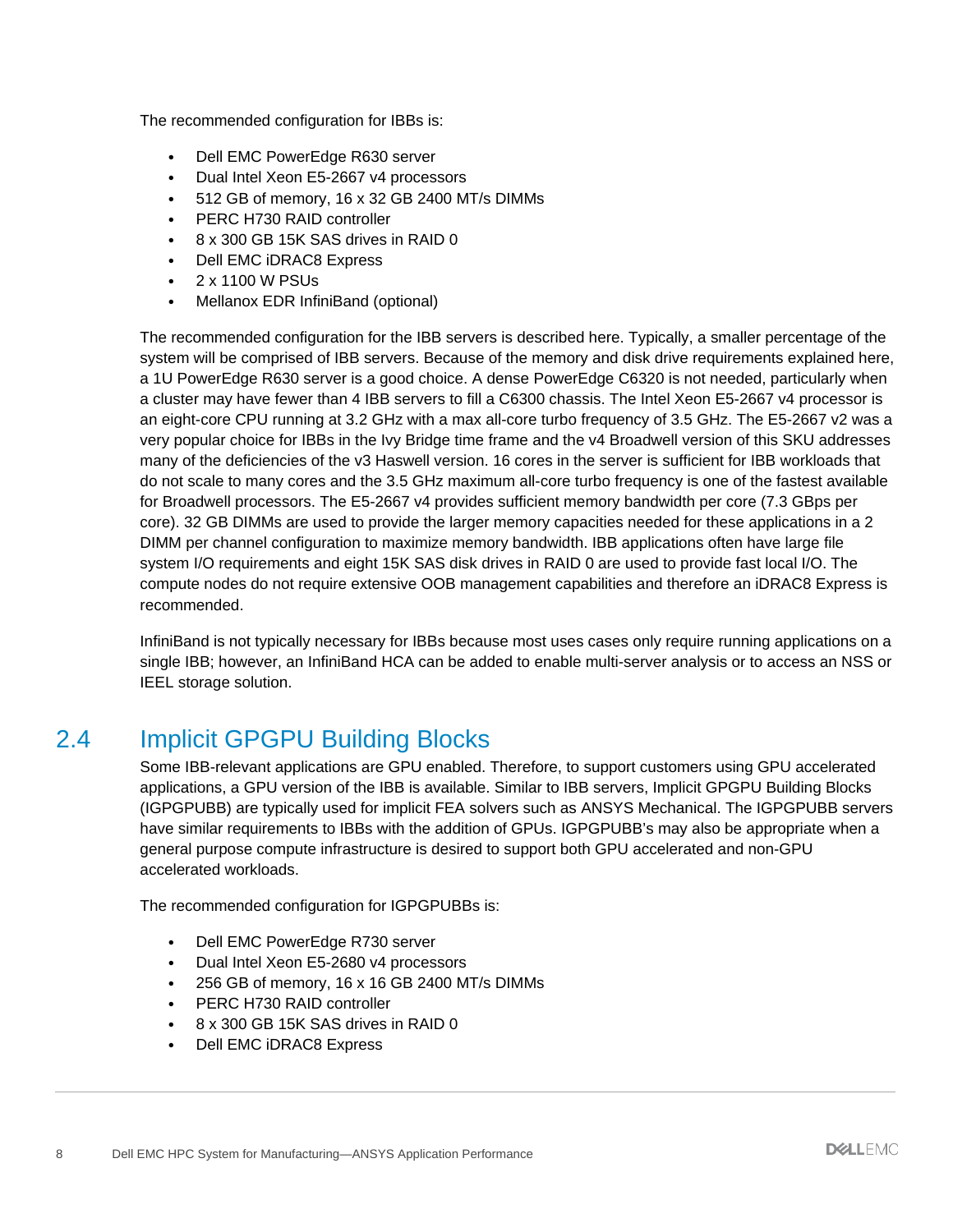- $\cdot$  2 x 1100 W PSUs
- One NVIDIA<sup>®</sup> Tesla<sup>®</sup> K80
- Mellanox EDR InfiniBand (optional)

The recommended configuration for the IGPGPUBB servers is described here. A PowerEdge R730 server is required to support the NVIDIA Tesla K80. Relevant GPU-enabled applications typically do not scale beyond two GPUs; therefore, one K80 is sufficient. The Intel Xeon E5-2680 v4 processor is a 14-core CPU running at 2.4 GHz with a maximum all-core turbo frequency of 2.9 GHz. Because the GPU is providing significant computing power for the IGPGPUBB, a high-end CPU is not required. The E5-2680 v4 is a cost effective, mid-bin processor, which is sufficient for this server.

The IBB used 32 GB DIMMs, but for the IGPGPUBB, 16 GB DIMMs are sufficient for GPU-optimized workloads. 16 GB DIMMs in a 2 DIMM per channel configuration provides balanced memory capacity (256 GB) and memory bandwidth. Eight 15K SAS disk drives in RAID 0 are used to provide fast local file system I/O. Compute nodes do not require extensive OOB management capabilities and therefore an iDRAC8 Express is recommended.

InfiniBand is not typically necessary for IGPGPUBBs because most uses cases require only running applications on a single server; however, an InfiniBand HCA can be added to enable multi-server analysis or access to an NSS or IEEL storage solution.

### 2.5 Virtual Desktop Infrastructure Servers

Virtual Desktop Infrastructure (VDI) servers provide remote desktop services that are co-located with the compute resources. This allows for centralized management of visualization resources and reduces the movement of data out of the datacenter. Users can be located in the same building as the datacenter or anywhere with network access. The goal is to provide the user with a visual and interactive experience as if they were working on a local workstation, while providing direct access to the resources of the HPC system. If VDI is required, an HPC System for Manufacturing can be configured with multiple VDI servers, with a recommendation to include one VDI server per 1-4 power users or 1-16 standard users.

The recommended configuration for VDI servers is:

- Dell EMC PowerEdge R730 server
- Dual Intel Xeon E5-2680 v4 processors
- 512 GB of memory, 16 x 32 GB 2400 MT/s DIMMs
- PERC H730 RAID controller
- 2 x 600 GB 10K SAS drives in RAID 1 (for operating system)
- 4 x 600 GB 10K SAS drives in RAID 0 (for local temporary storage)
- QLogic 10 GbE Network Daughter Card (NDC)
- Dell EMC iDRAC8 Express
- 2 x 1100 W PSUs
- One NVIDIA GRID<sup>®</sup> K2
- Mellanox EDR InfiniBand (optional)

The recommended configuration for the VDI server is described here. A PowerEdge R730 is required to support the NVIDIA GRID K2 which is used to provide hardware accelerated 3D graphics. The Intel Xeon E5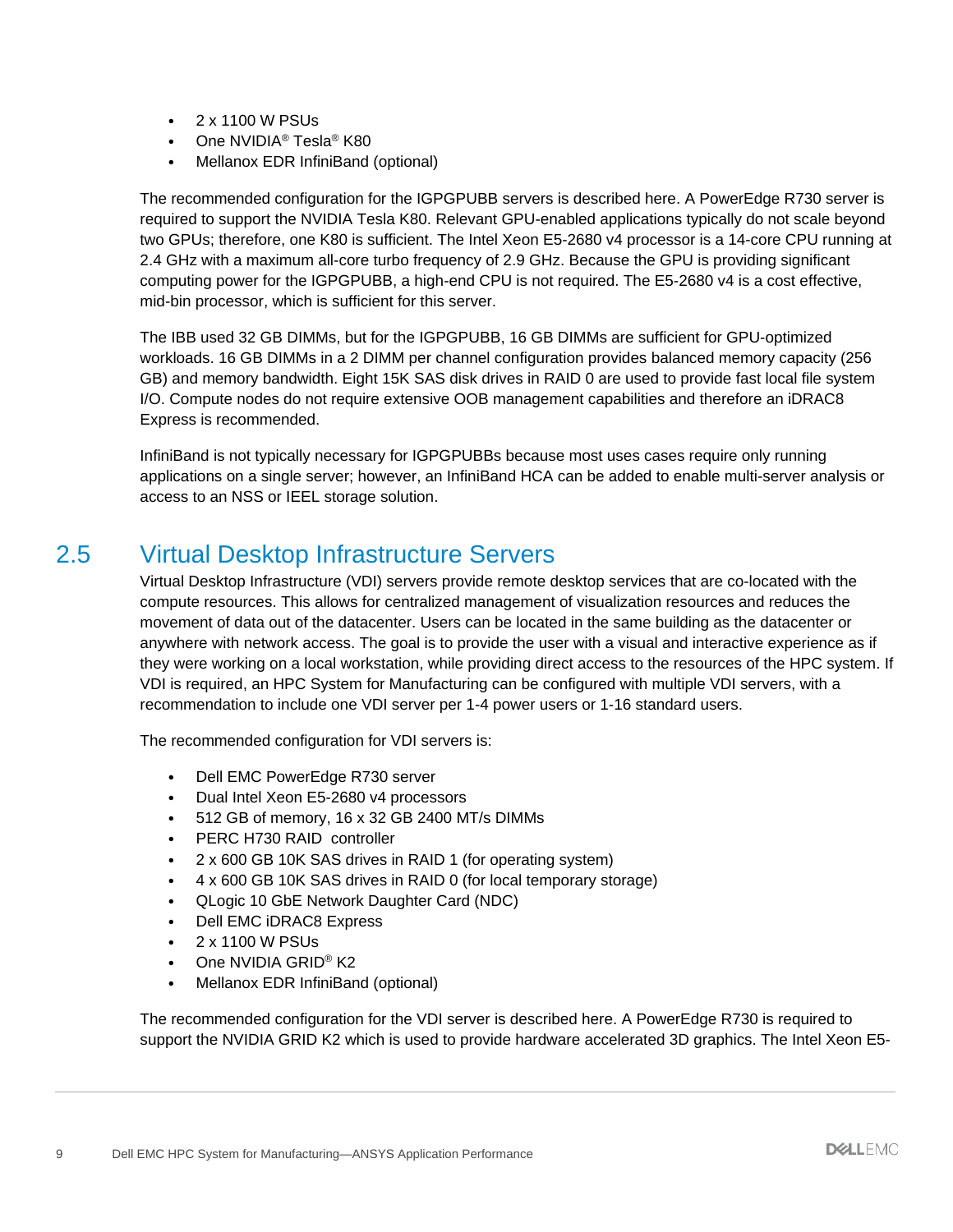2680 v4 with 14 cores at 2.4 GHz (maximum all-core turbo of 2.9 GHz) is a cost effective processor for VDI and provides uniformity with the infrastructure building block servers. VDI systems require a large amount of memory in order to support multiple users, and therefore 32GB DIMMs are recommended. A 2 DIMM per channel configuration maximizes available memory bandwidth. 600 GB 10K drives provide sufficient performance and capacity, and allow part commonality between infrastructure, VDI and EBB servers. A 10 GbE NDC is recommended to provide sufficient network bandwidth for multiple simultaneous users. The management capabilities provided by an iDRAC8 Express are sufficient for VDI.

InfiniBand is optional on the VDI system; however, an InfiniBand HCA is required to access an NSS or IEEL storage solution.

### 2.6 Dell EMC NSS-HA Storage

The Dell EMC NFS Storage Solution (NSS) provides a tuned NFS storage option that can be used as primary storage for user home directories and application data. The current version of NSS is NSS7.0-HA with options of 240 TB or 480 TB raw disk space. NSS is an optional component and a cluster can be configured without NSS.

NSS-HA is a high performance computing network file system (NFS) storage solution from Dell EMC, optimized for performance, availability, resilience, and data reliability. The best practices used to implement this solution result in better throughput compared to non-optimized systems. A high availability (HA) setup, with an active-passive pair of servers, provides a reliable and available storage service to the compute nodes. The HA unit consists of a pair of Dell EMC PowerEdge R730 servers. A Dell EMC PowerVault MD3460 dense storage enclosure provides 240 TB of storage for the file system with 60 x 4 TB, 7.2K near-line SAS drives. This unit can be extended with a PowerVault MD3060e to provide an additional 240 TB of disk space for the 480 TB solution. Each of the PowerVault arrays is configured with 6 virtual disks (VDs). Each VD consists of 10 hard drives configured in RAID6 (8+2).

The NFS server nodes are directly attached to the dense storage enclosures by using 12 Gbps SAS connections. NSS7.0-HA provides two network connectivity options for the compute cluster: EDR InfiniBand and 10 Gigabit Ethernet. The active and passive NFS servers run Red Hat Enterprise Linux (RHEL) 7.2 with Red Hat's Scalable File System (XFS) and Red Hat Cluster Suite to implement the HA feature.

#### 2.7 Dell EMC IEEL Storage

Dell EMC IEEL storage is an Intel Enterprise Edition for Lustre (IEEL) based storage solution consisting of a management station, Lustre metadata servers, Lustre object storage servers, and the associated backend storage. The management station provides end-to-end management and monitoring for the entire Lustre storage system.

The Dell EMC IEEL storage solution provides a parallel file system with options of 480 TB or 960 TB raw storage disk space. This solution is typically used for scratch space for larger clusters.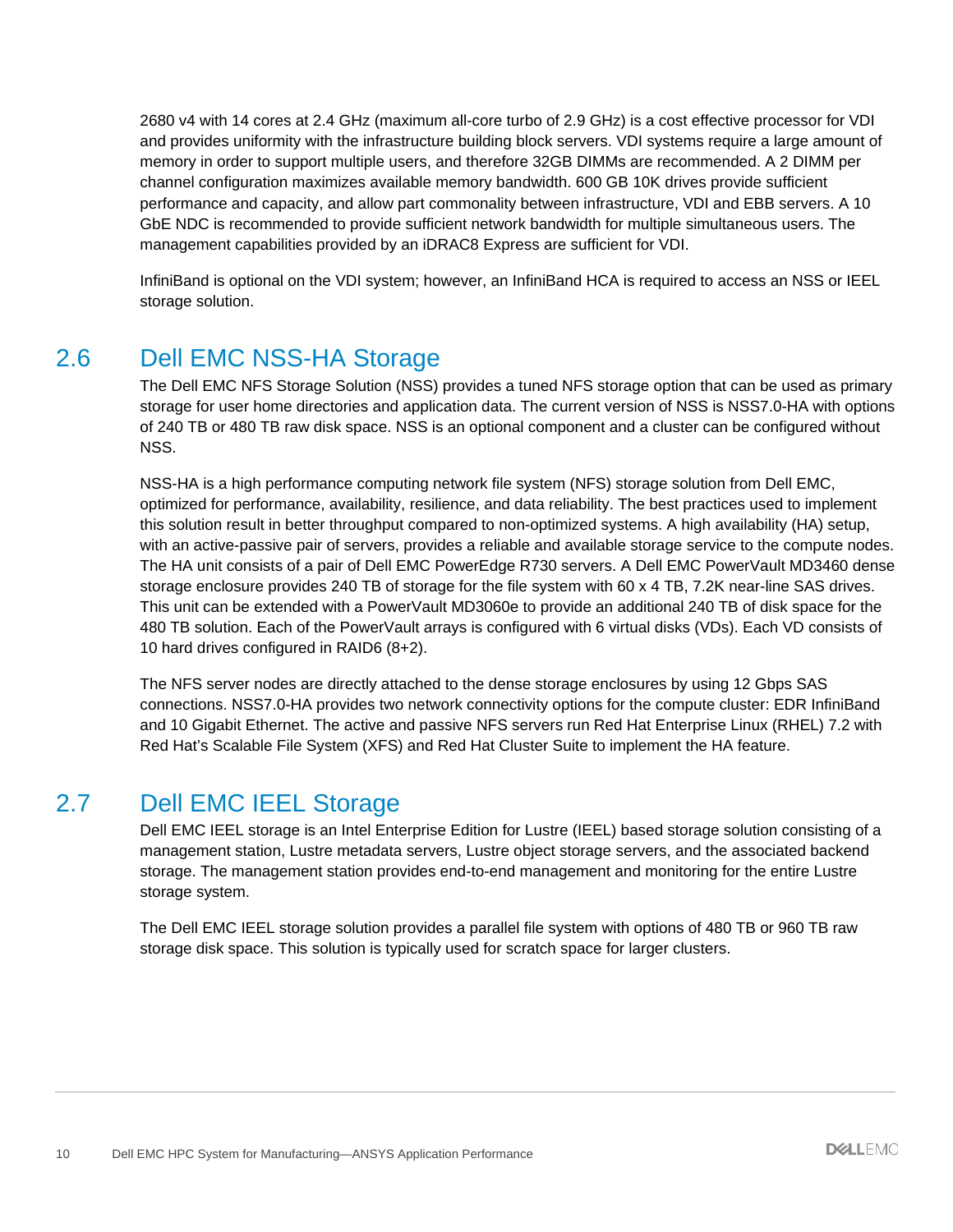

Figure 1 Overview of the Dell EMC IEEL Components and Connectivity

#### 2.8 System Networks

Most Dell EMC HPC Systems for Manufacturing are configured with two networks—an administration network and a high-speed/low-latency switched fabric.

The administration network is Gigabit Ethernet that connects to the onboard LOM/NDC of every server in the cluster. This network is used for provisioning, management and administration. On the EBB, IBB, IGPGPUBB and VDI servers, this network will also be used for IPMI hardware management. For infrastructure and storage servers, the iDRAC Enterprise ports may be connected to this network for OOB server management. The heartbeat ports for NSS-HA and IEEL Ethernet management ports may also be connected to this network.

The management network uses the Dell Networking S3048-ON Ethernet switch. If there is more than one switch in the system, multiple switches will be stacked with 10 Gigabit Ethernet stacking cables.

A high-speed/low-latency fabric is recommended for clusters with more than four servers. The current recommendation is an EDR InfiniBand fabric. The fabric will typically be assembled using Mellanox SB7790 36-port EDR InfiniBand switches. The number of switches required depends on the size of the cluster and the blocking ratio of the fabric.

#### 2.9 VDI Software

The VDI software is installed on the VDI servers and provides GPU accelerated remote visualization capabilities. There are many VDI software products suitable for the Dell EMC HPC System for Manufacturing. One such solution is NICE DCV and NICE EnginFrame, which was validated for this release of the HPC System for Manufacturing.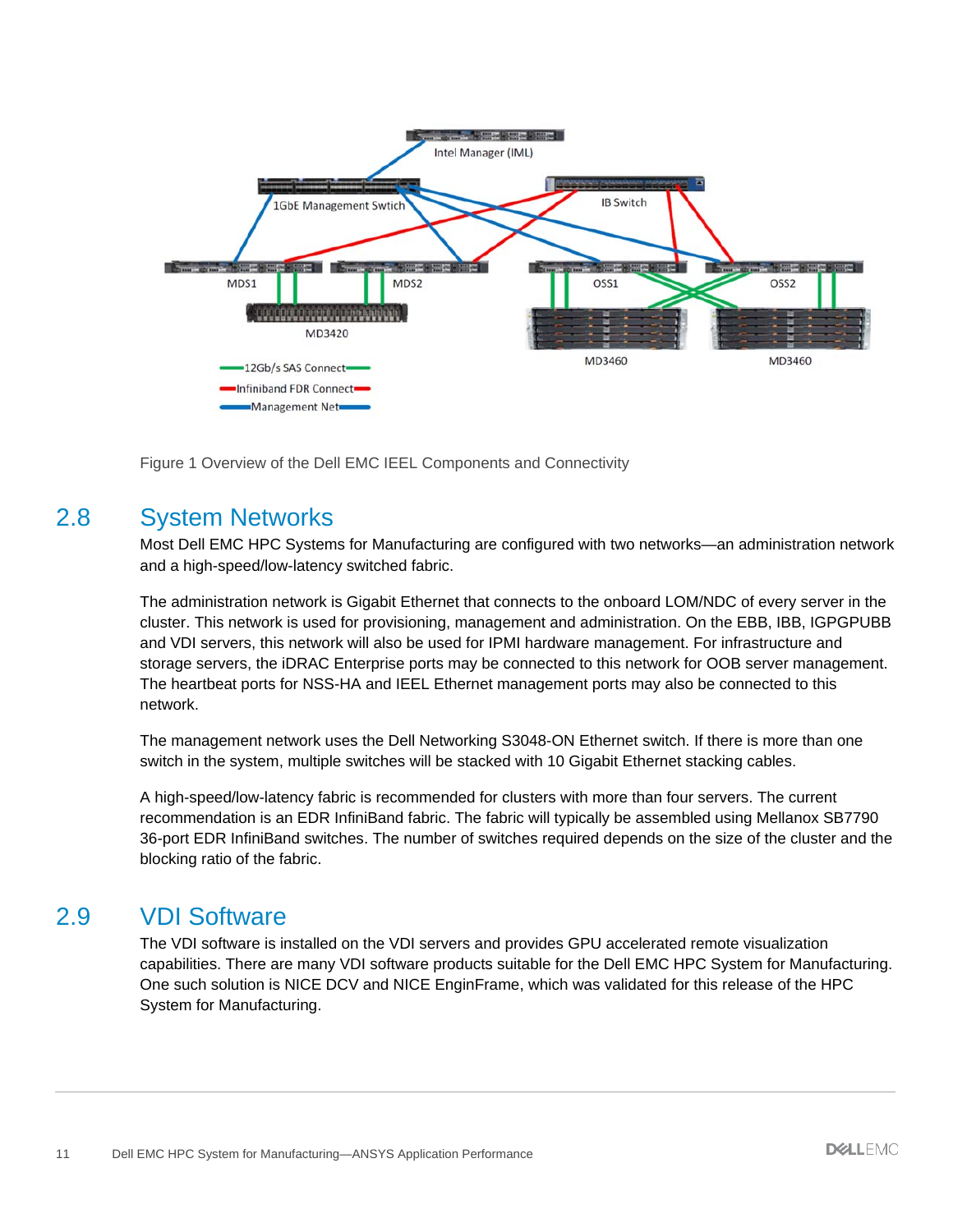#### 2.10 Cluster Software

The Cluster Software is used to install and monitor the system's compute servers. Bright Cluster Manager 7.2 (BCM) is the recommended cluster software.

The PBS Professional<sup>®</sup> distributed workload manager has been validated for this system. PBS Professional is the recommended workload manager for the Dell EMC HPC System for Manufacturing.

#### 2.11 Services and Support

The Dell EMC HPC System for Manufacturing is available with full hardware support and deployment services, including NSS-HA and IEEL deployment services.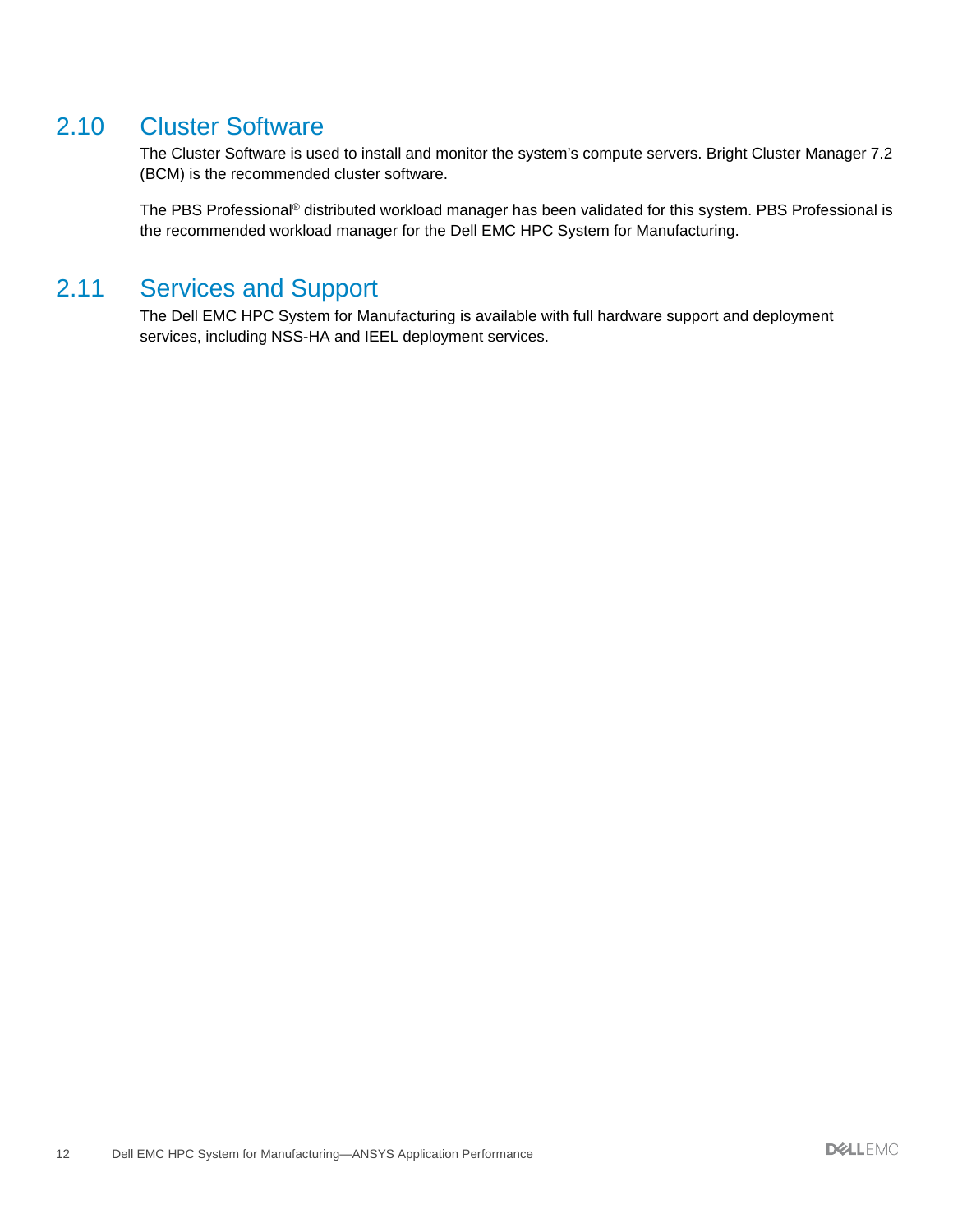### 3 Reference System

The reference system was assembled in the Dell EMC HPC Innovation Lab by using the system building blocks described in Section 2. The building blocks used for the reference system are listed in Table 1.

| <b>Building Block</b>                                     | Quantity |
|-----------------------------------------------------------|----------|
| Infrastructure Server                                     |          |
| <b>Explicit Building Block</b><br>with EDR InfiniBand     | 8        |
| <b>Implicit Building Block</b>                            | 2        |
| <b>Implicit GPGPU Building Block</b>                      |          |
| <b>VDI Server</b>                                         | 1        |
| <b>Dell Networking S3048-ON</b><br><b>Ethernet Switch</b> |          |
| Mellanox SB7790 EDR<br><b>InfiniBand Switch</b>           |          |

| Table 1. |  | Reference System Configuration |
|----------|--|--------------------------------|
|----------|--|--------------------------------|

The BIOS configuration options used for the reference system are listed in Table 2.

| <b>BIOS Option</b>         | <b>Setting</b>                                        |
|----------------------------|-------------------------------------------------------|
| <b>Logical Processor</b>   | <b>Disabled</b>                                       |
| <b>Memory Snoop Mode</b>   | <b>Opportunistic Snoop Broadcast</b>                  |
| Node Interleaving          | <b>Disabled</b>                                       |
| <b>System Profile</b>      | <b>Performance Profile</b>                            |
|                            | DAPC Profile also used for idle<br>power measurements |
| <b>IONonPostedPrefetch</b> | <b>Disabled</b>                                       |

#### Table 2. BIOS Configuration Options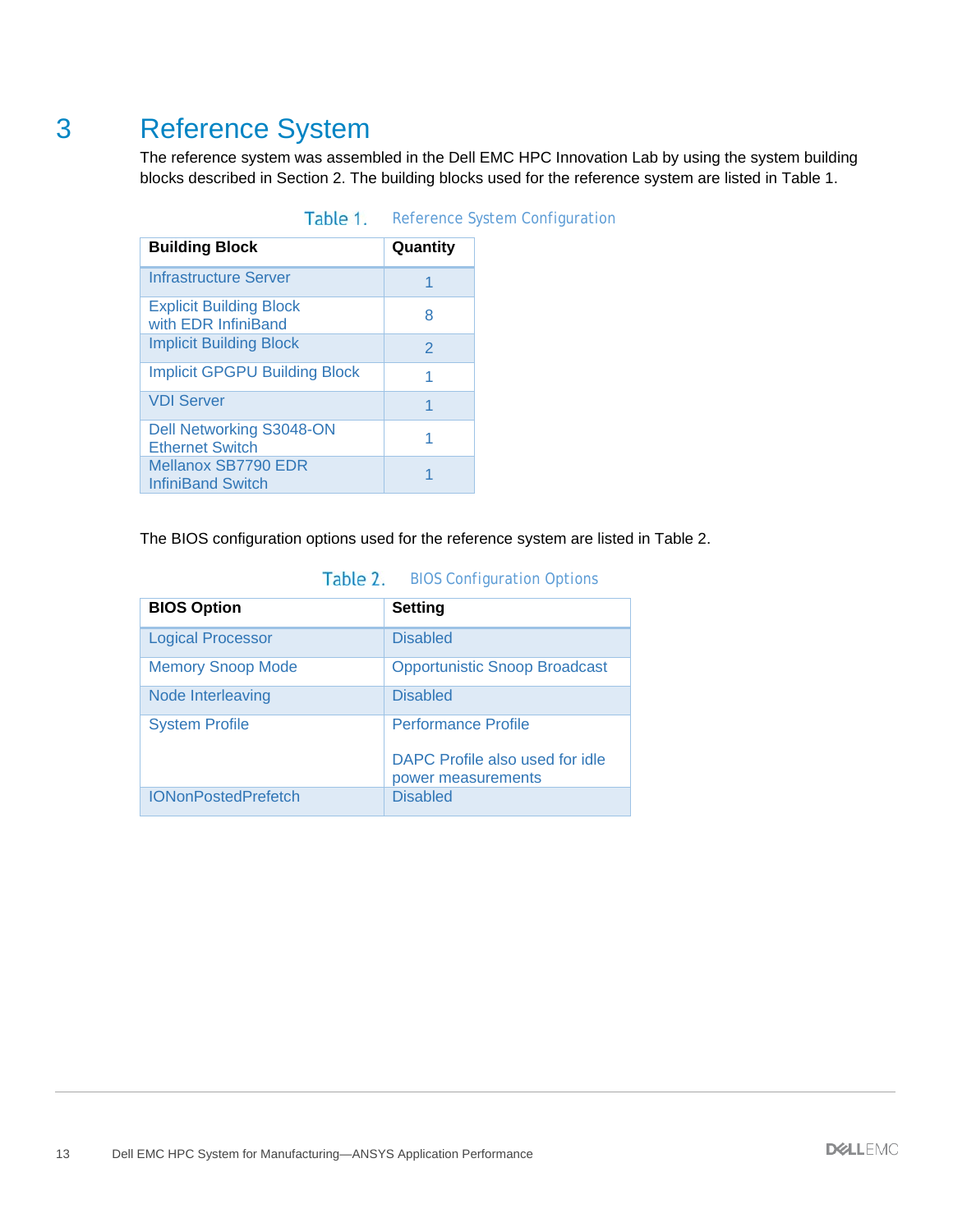The software versions used for the reference system are listed in Table 3.

| <b>Component</b>                             | <b>Version</b>                         |
|----------------------------------------------|----------------------------------------|
| <b>Operating System</b>                      | RHEL 7.2                               |
| Kernel                                       | 3.10.0-327.el7.x86_64                  |
| <b>OFED</b>                                  | Mellanox 3.2-2.0.0.0                   |
| <b>Bright Cluster Manager</b>                | 7.2 with RHEL 7.2 (Dell version)       |
| <b>ANSYS Fluent</b>                          | V17.1                                  |
| <b>ANSYS Fluent Benchmarks</b>               | V <sup>16</sup>                        |
| <b>ANSYS Mechanical</b>                      | V17.1                                  |
| <b>ANSYS Mechanical</b><br><b>Benchmarks</b> | V17.0                                  |
| HPI.                                         | xhpl_intel64 from Intel 2016.1.150 MKL |
|                                              | v1.5.2.16 for CUDA enabled             |
| <b>NICE</b>                                  | DCV 2016.0-16811                       |
| <b>NVIDIA Driver</b>                         | EnginFrame 2015.1<br>352.79            |
| <b>PBS Professional</b>                      | 13.0.2                                 |

| Table 3. | <b>Software Versions</b> |
|----------|--------------------------|
|----------|--------------------------|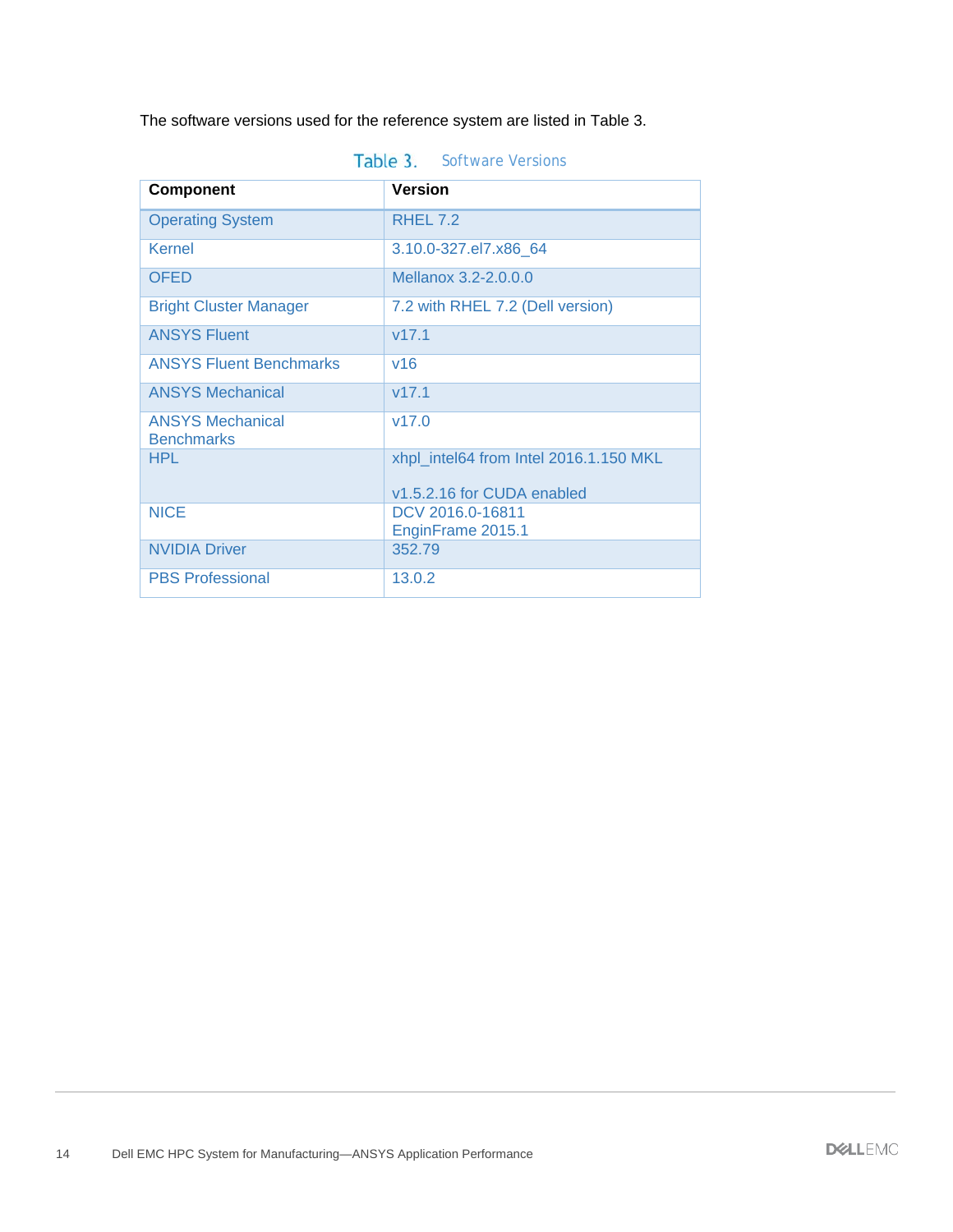### 4 System Performance

This section presents the performance results obtained from the reference system described in Section 3. Basic performance of the servers was measured first, prior to any application benchmarking. This was done to ensure that individual server sub-systems were performing as expected and that the systems were stable. After basic system performance was verified, the Fluent and ANSYS Mechanical benchmark cases were measured on the system.

### 4.1 ANSYS Fluent

ANSYS Fluent is a multi-physics Computational Fluid Dynamics (CFD) software commonly used in multiple engineering disciplines. CFD applications typically scale well across multiple processor cores and servers, have modest memory capacity requirements, and perform minimal disk I/O while solving. For these types of application characteristics, the Explicit building block servers are appropriate. Fifteen benchmark problems from Fluent benchmark suite v16 were evaluated on the EBB servers in the reference system.

The results for Fluent are presented by using the Solver Rating metric which counts the number of 25 iteration solves that can be completed in a day. That is, (total seconds in a day)/(25 iteration solve time in seconds). A higher value represents better performance.

Figure 2 shows the relative performance of the three compute building block types for eight of the ANSYS Fluent benchmarks. For this comparison, all processor cores in the individual building blocks are utilized while running ANSYS Fluent; GPUs are not used. This comparison demonstrates that for Fluent, application performance is primarily determined by processor performance. The Intel Xeon E5-2697A v4 processor used in the Explicit BB is a good choice for Fluent.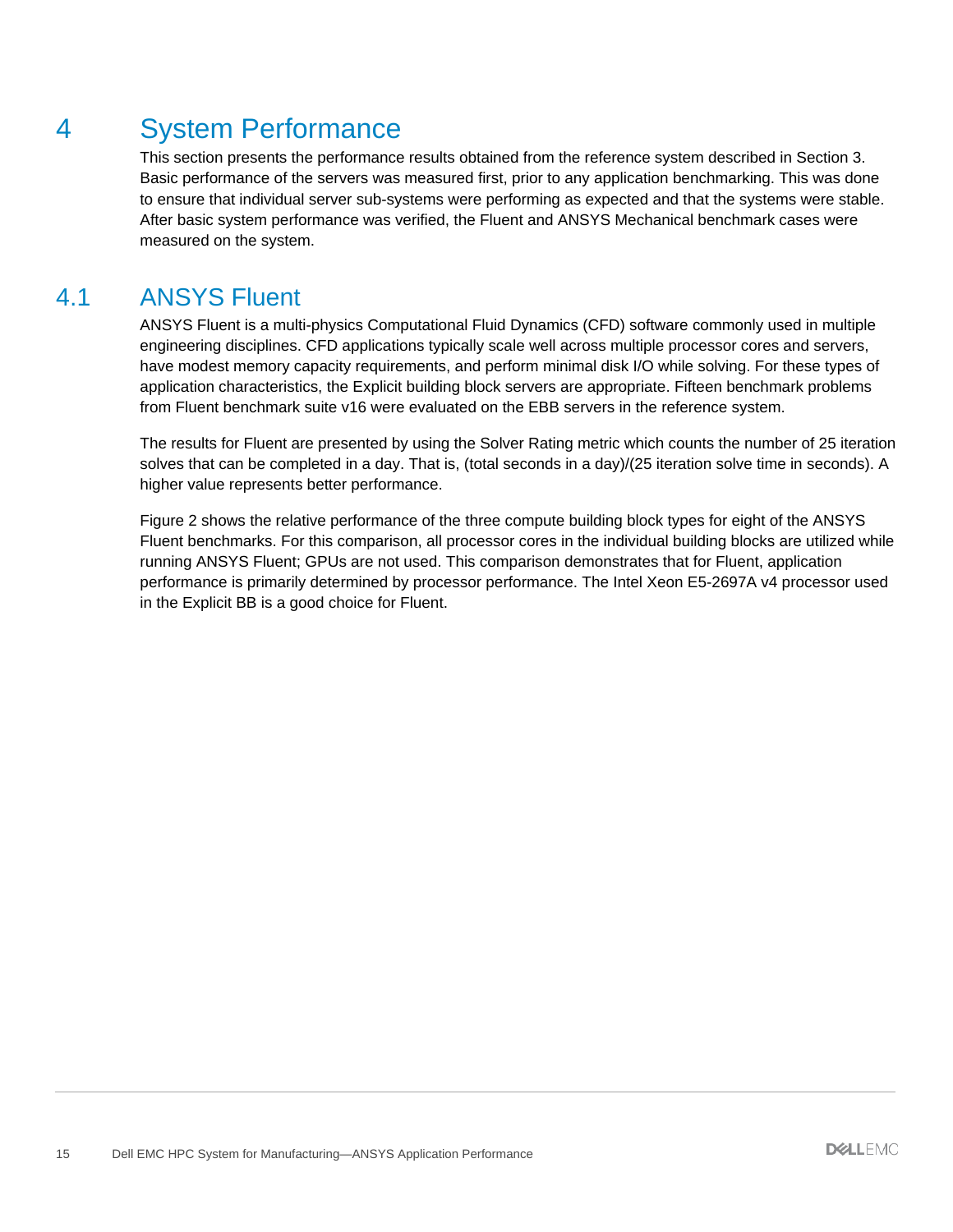

Figure 2 Performance of Individual Building Blocks—ANSYS Fluent

The bar charts in Figure 3 through Figure 6 show the measured performance of the reference system, on one to eight EBBs, by using 32 to 256 cores. Each data point on the graphs records the performance of the specific benchmark data set by using the number of cores marked on the horizontal axis in a parallel simulation. The results are divided into four charts for easy readability—the scale for Solver Rating is large and some models run much faster than others depending on the number of cells in the model, type of solver used and physics of the problem.

Combustor 71m, f1\_racecar\_140m and open\_racecar280m are large models that require two or more servers for sufficient memory capacity. The results for these cases start with the first valid result obtained for the specific problem.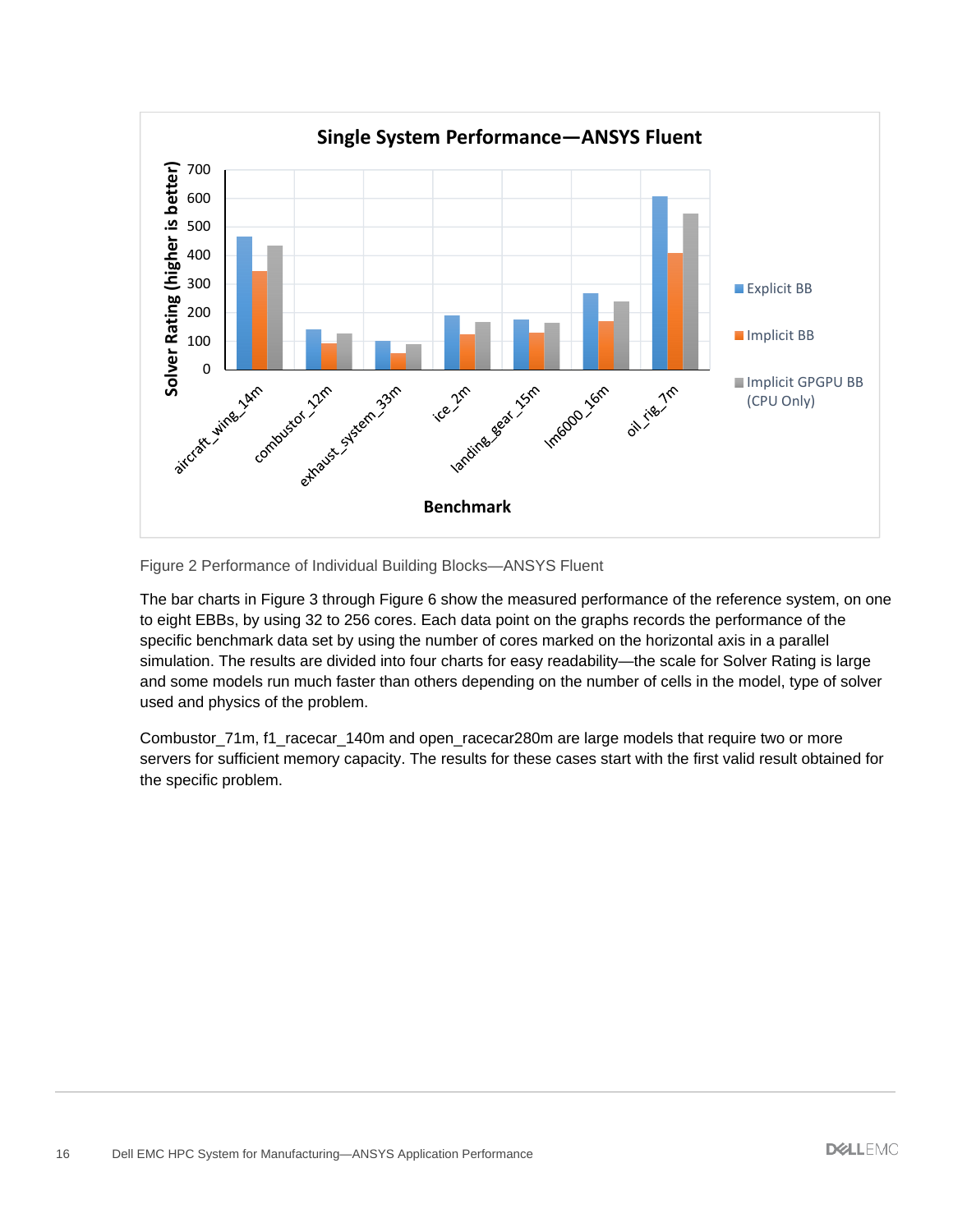

Figure 3 ANSYS Fluent Performance—Explicit BB (1)



Figure 4 ANSYS Fluent Performance—Explicit BB (2)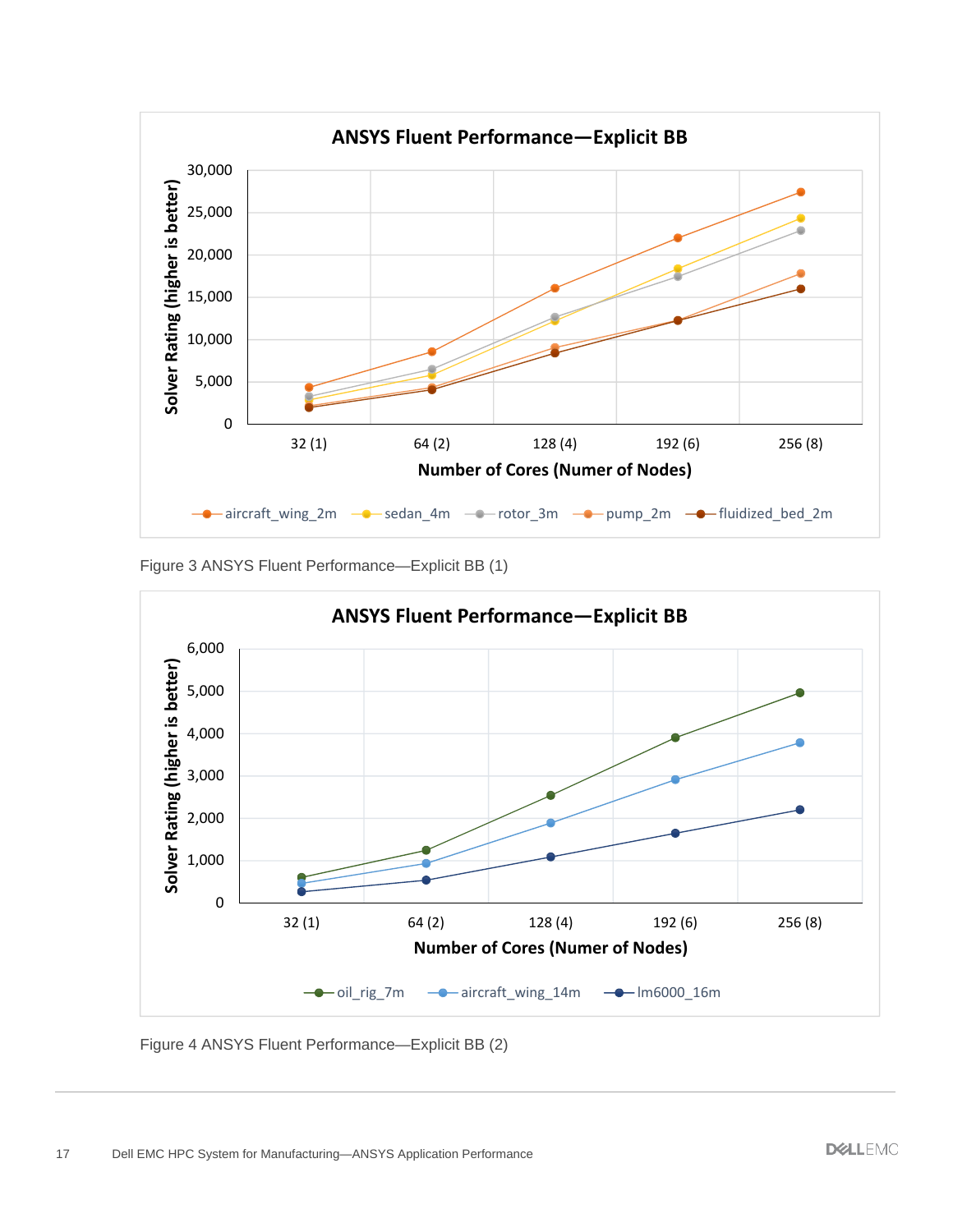

Figure 5 ANSYS Fluent Performance—Explicit BB (3)



Figure 6 ANSYS Fluent Performance—Explicit BB (4)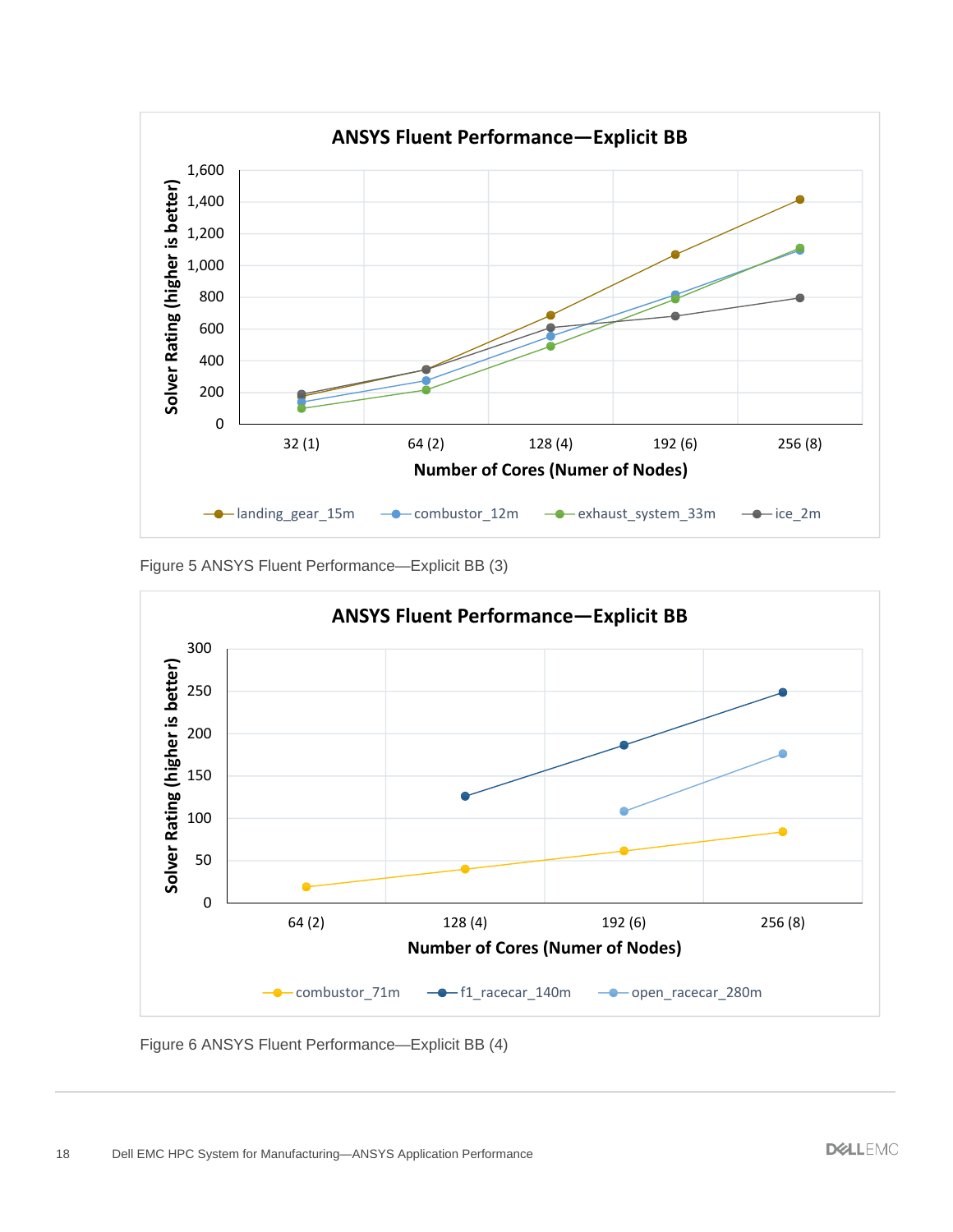Figure 7 through Figure 9 present the same performance data, but plotted relative to the "32-cores (1 node)" result. It makes it easy to see the scaling of the solution—the performance improvement as more cores are used for the analysis. Problem scalability depends on the cell count and physics being simulated for the specific benchmark problem. For many of the problems, scaling is nearly linear. The results shown in Figure 7 are for relatively small problems. Therefore, some of these cases scale well and some do not. In Figure 9, Ice\_2m does not scale as well beyond 128 cores or 4 nodes; this is expected because of the physics of this problem.



Figure 10 presents relative scaling data for the three larger benchmark problems. For these cases, results are plotted relative to the first valid data point for each case.

Figure 7 ANSYS Fluent Scaling—Explicit BB (1)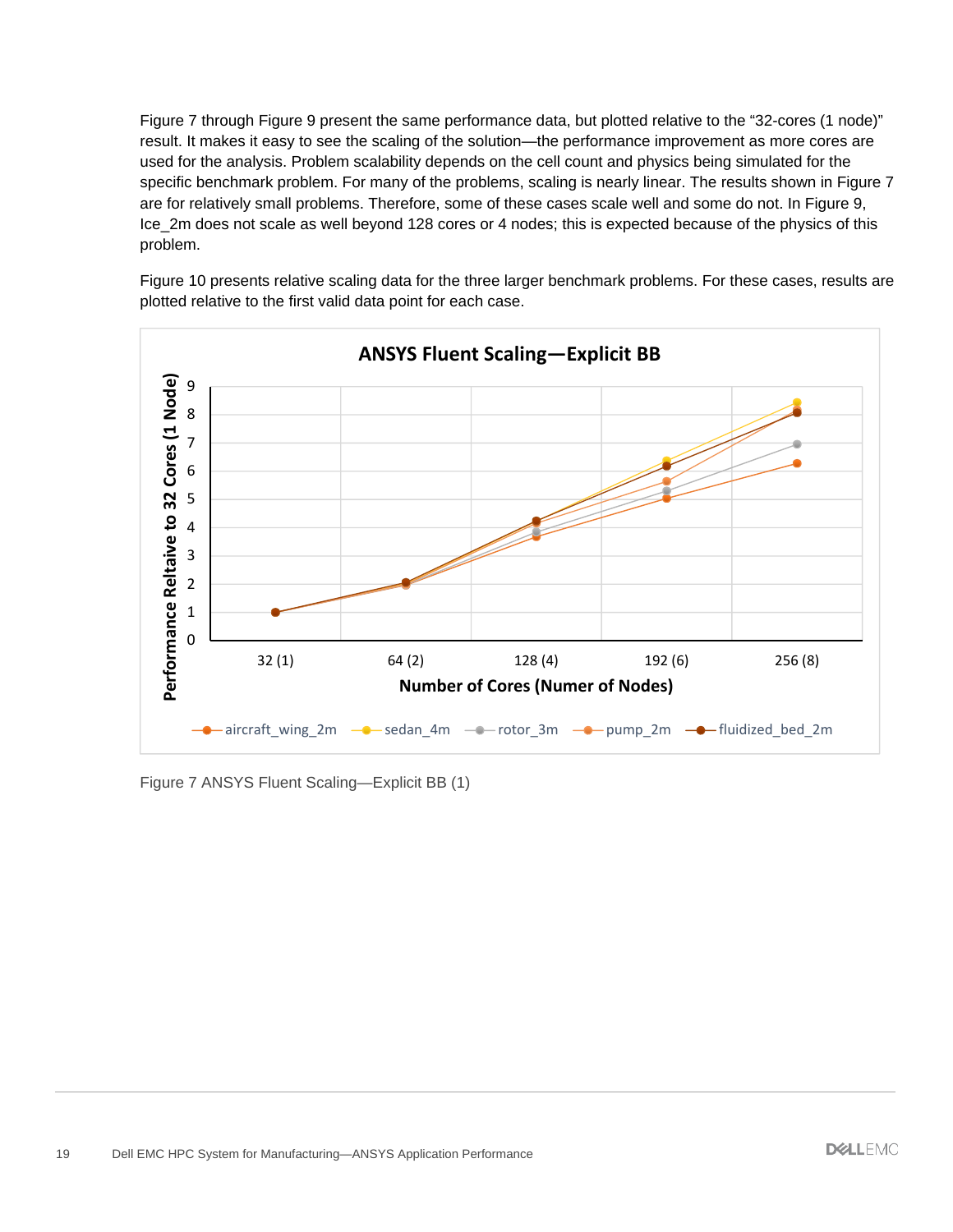

Figure 8 ANSYS Fluent Scaling—Explicit BB (2)



Figure 9 ANSYS Fluent Scaling—Explicit BB (3)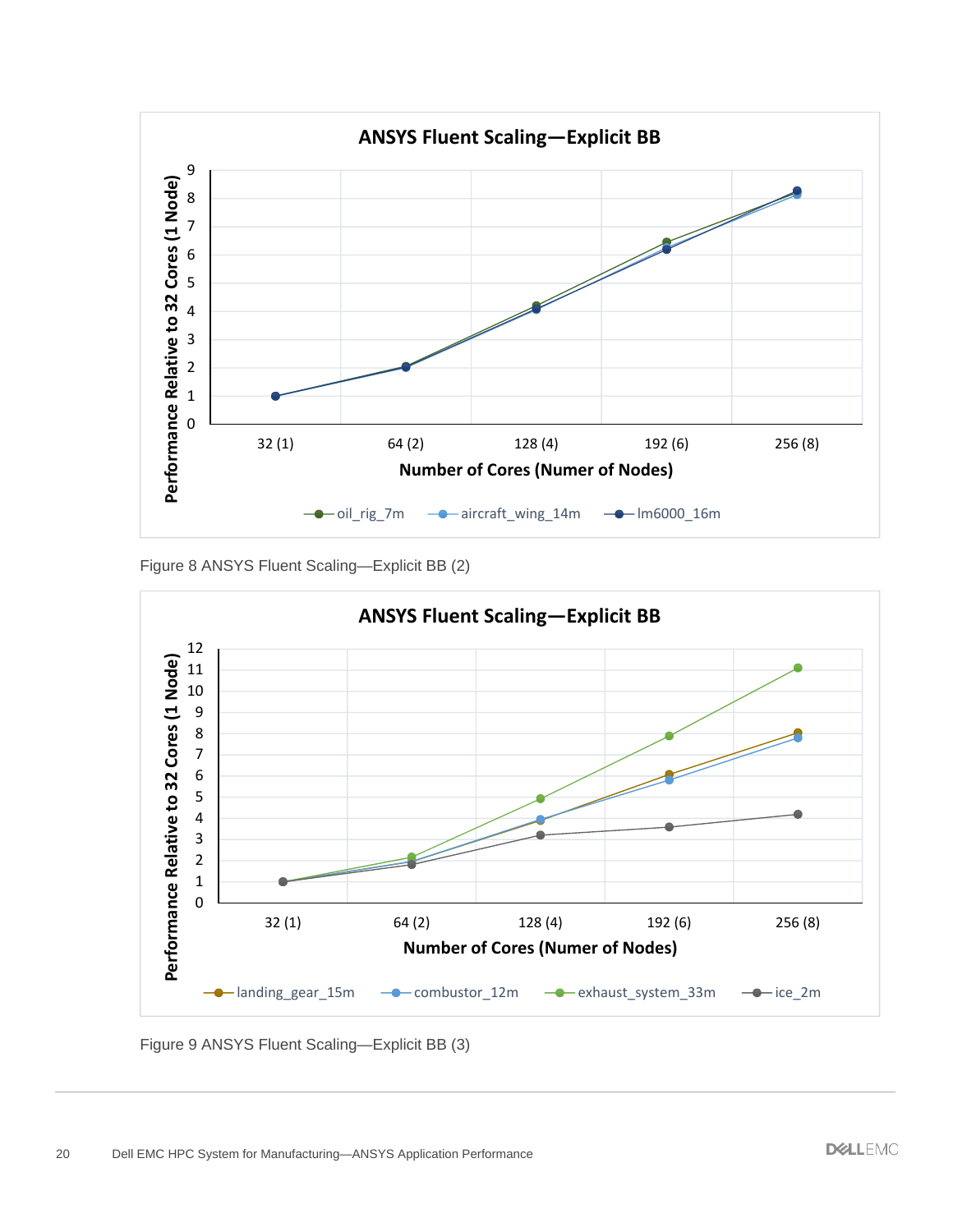

Figure 10 ANSYS Fluent Scaling—Explicit BB (4)

#### 4.2 ANSYS Mechanical

ANSYS Mechanical is a multi-physics Finite Element Analysis (FEA) software commonly used in many engineering disciplines. Depending on specific problem types, FEA applications may or may not scale well across multiple processor cores and servers. Specific types of FEA problems will benefit from GPU acceleration, while other problems may not benefit. Implicit FEA problems often place large demands on the memory and disk I/O sub-systems. Given the varying system requirements for different types of FEA problems, benchmarking for ANSYS Mechanical was performed by using the Implicit, Implicit GPGPU, and Explicit building block systems. The ten benchmark problems from the ANSYS Mechanical v17.0 benchmark suite were evaluated on the reference system.

The performance results for each individual building block types are presented in the following sections. The results are presented by using the Core Solver Rating metric. This metric represents the performance of the solver core which excludes any job pre- and post-processing.

Figure 11 shows the relative performance of the three compute building block types for the ANSYS Mechanical benchmarks by using the DMP solver. For this comparison, all processor cores and GPUs in the individual building blocks are utilized while running ANSYS Mechanical. For the V17sp-3 benchmark, there is a known issue that results in poor performance when using GPU acceleration, so the results for this benchmark are not reported. It is clear from this comparison that there is not a single best performing server configuration for ANSYS Mechanical. The best server configuration for this application is highly dependent on the specific simulation problem.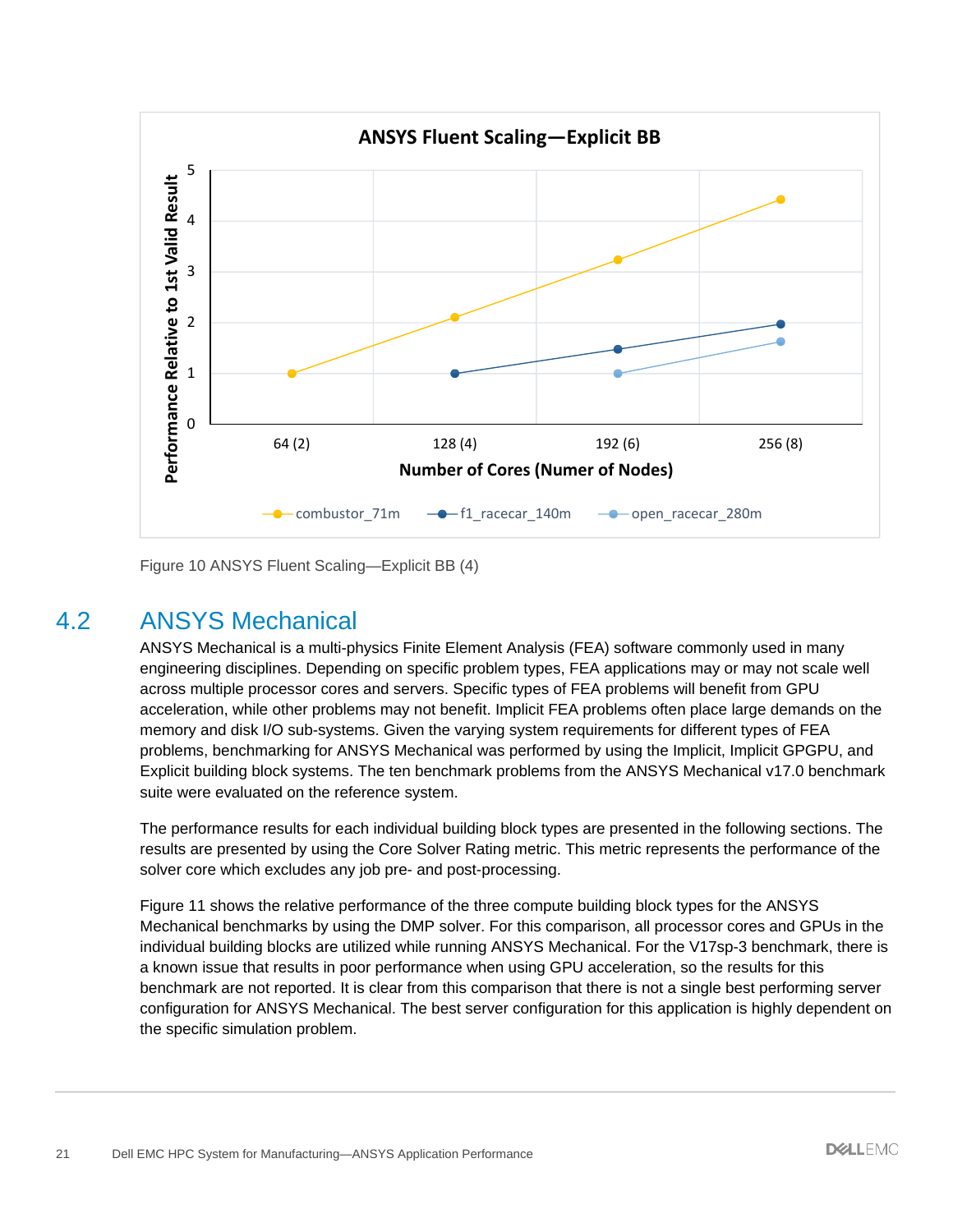

Figure 11 Performance of Individual Building Blocks—ANSYS Mechanical DMP

#### 4.2.1 Implicit Building Block

Two types of solvers are available with ANSYS Mechanical: Distributed Memory Parallel (DMP) and Shared Memory Parallel (SMP). The performance results for these two solvers on an Implicit building block server are shown in Figure 12 and Figure 13. Each data point on the graphs records the performance of the specific benchmark data set by using the number of cores marked on the horizontal axis. In general, the DMP solver offers equivalent or better performance than the SMP solver. The DMP solver continues to scale up to 16 cores, while the SMP solver does not scale as well with more than eight cores.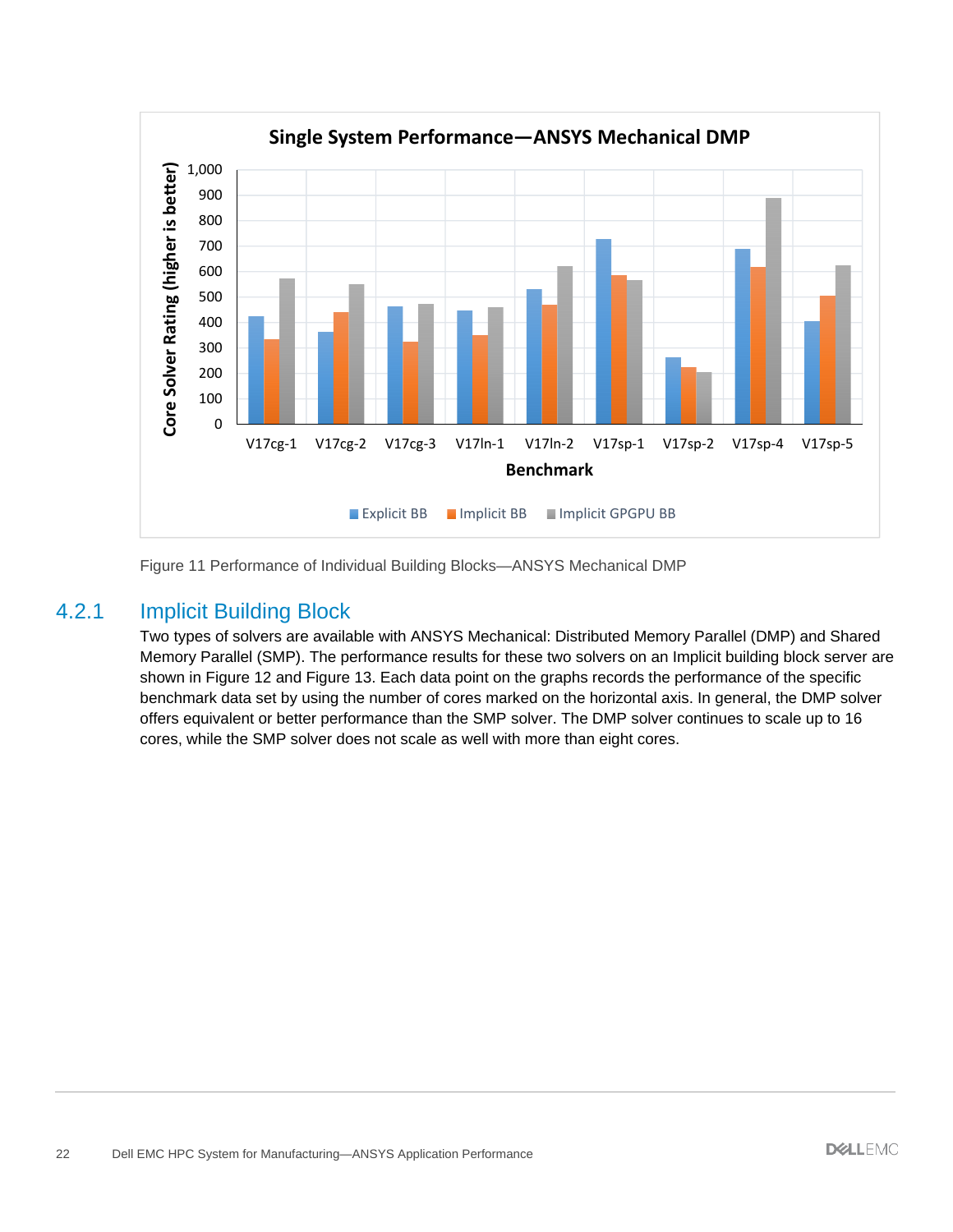

Figure 12 ANSYS Mechanical DMP Performance—Implicit BB



Figure 13 ANSYS Mechanical SMP Performance—Implicit BB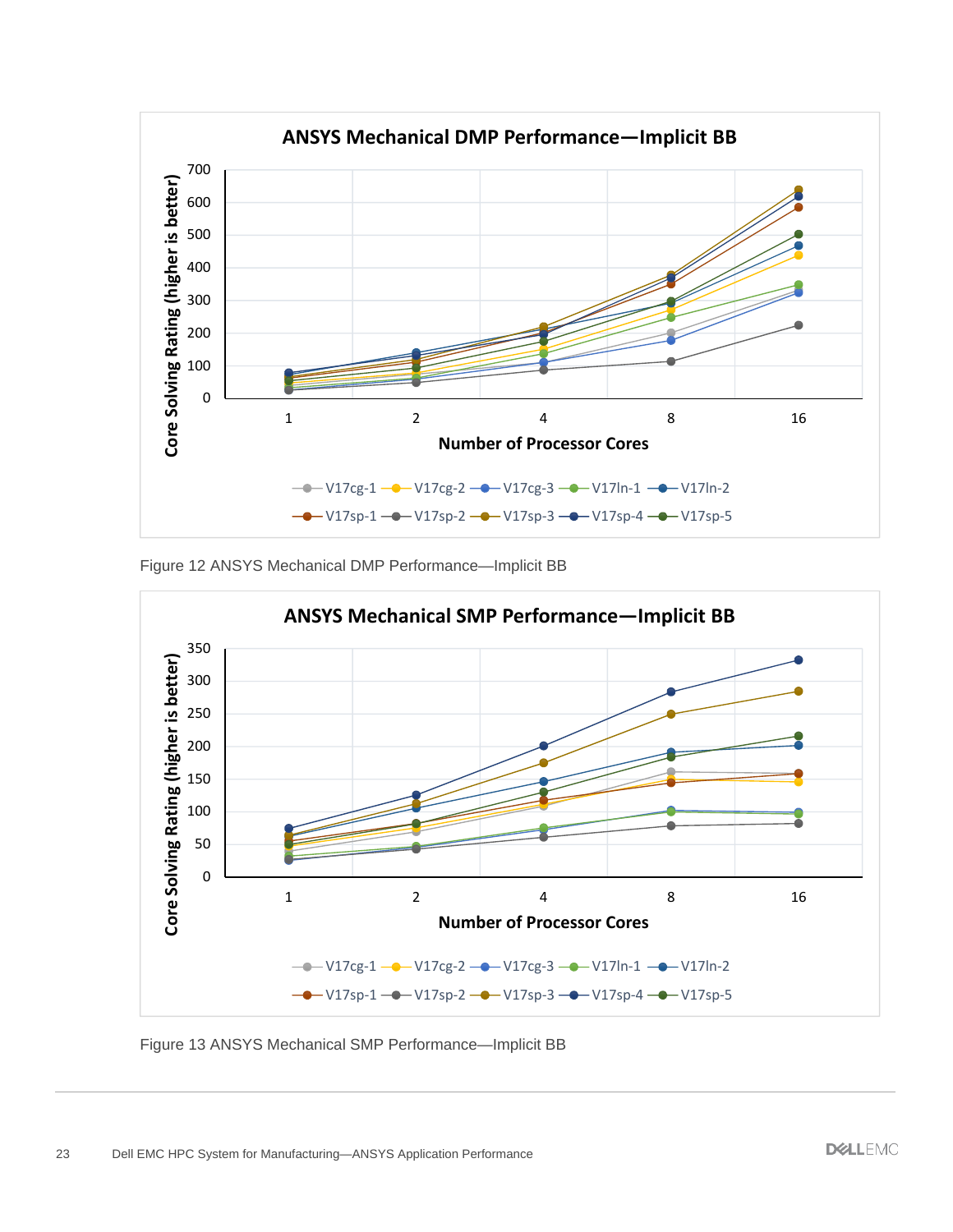Figure 14 and Figure 15 present the same performance data but plotted relative to the one-core result. This makes it easy to see the scaling of the solution. That is, the performance improvement as more cores are used for the analysis. Problem scalability depends on many factors such as the number of degrees of freedom in the problem and on the particular solution type and solver being used. For the DMP solver with 16 cores, scaling for all of the benchmark problems ranges from 6.4–12.4. For the SMP solver with 16 cores, scaling ranges from 2.9–4.5 across all of the benchmark problems.



Figure 14 ANSYS Mechanical DMP Scaling—Implicit BB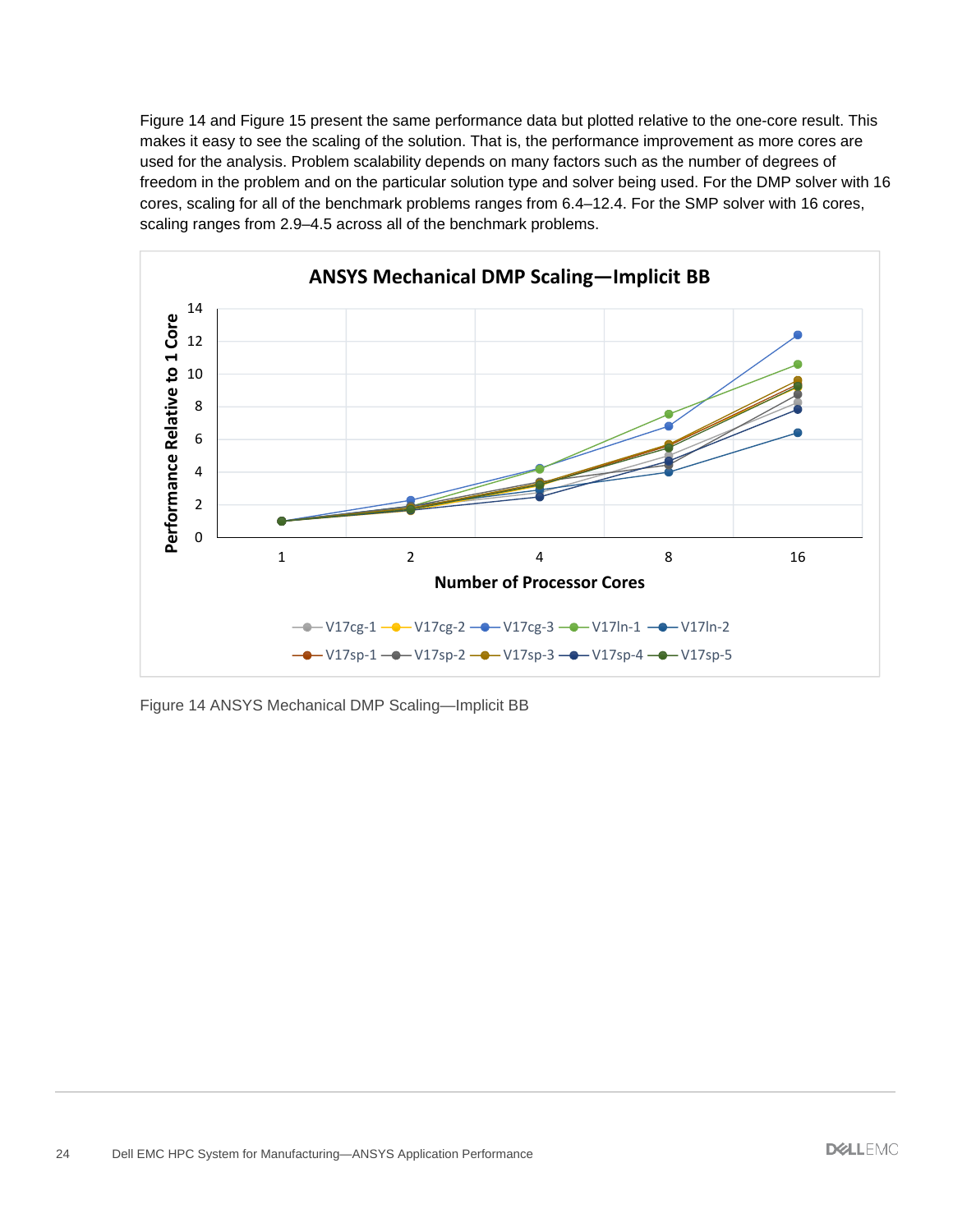

Figure 15 ANSYS Mechanical SMP Scaling—Implicit BB

#### 4.2.2 Implicit GPGPU Building Block

The Implicit GPGPU building block includes a NVIDIA Tesla K80 which contains two GPUs. Both GPUs were used for the ANSYS Mechanical benchmarks. GPU acceleration is available with both DMP and SMP solvers. Therefore, results for both solvers are reported. The performance results for the two solvers on an Implicit GPGPU building block server are shown in Figure 16 and Figure 17. Each data point on the graphs records the performance of the specific benchmark data set by using two GPUs plus the number of processor cores marked on the horizontal axis. In general, the DMP solver offers equivalent or better performance than the SMP solver. The DMP solver continues to scale up to 16 processor cores or more for a few of the benchmarks, while the SMP solver does not scale as well with more than eight cores. For most of the benchmark cases, using GPU acceleration provides a significant performance advantage when compared against the Implicit BB results.

Note that there is a known issue with benchmark case V17sp-3 when using GPU acceleration with the DMP solver. Because of this, the results for the DMP solver for this case are not reported.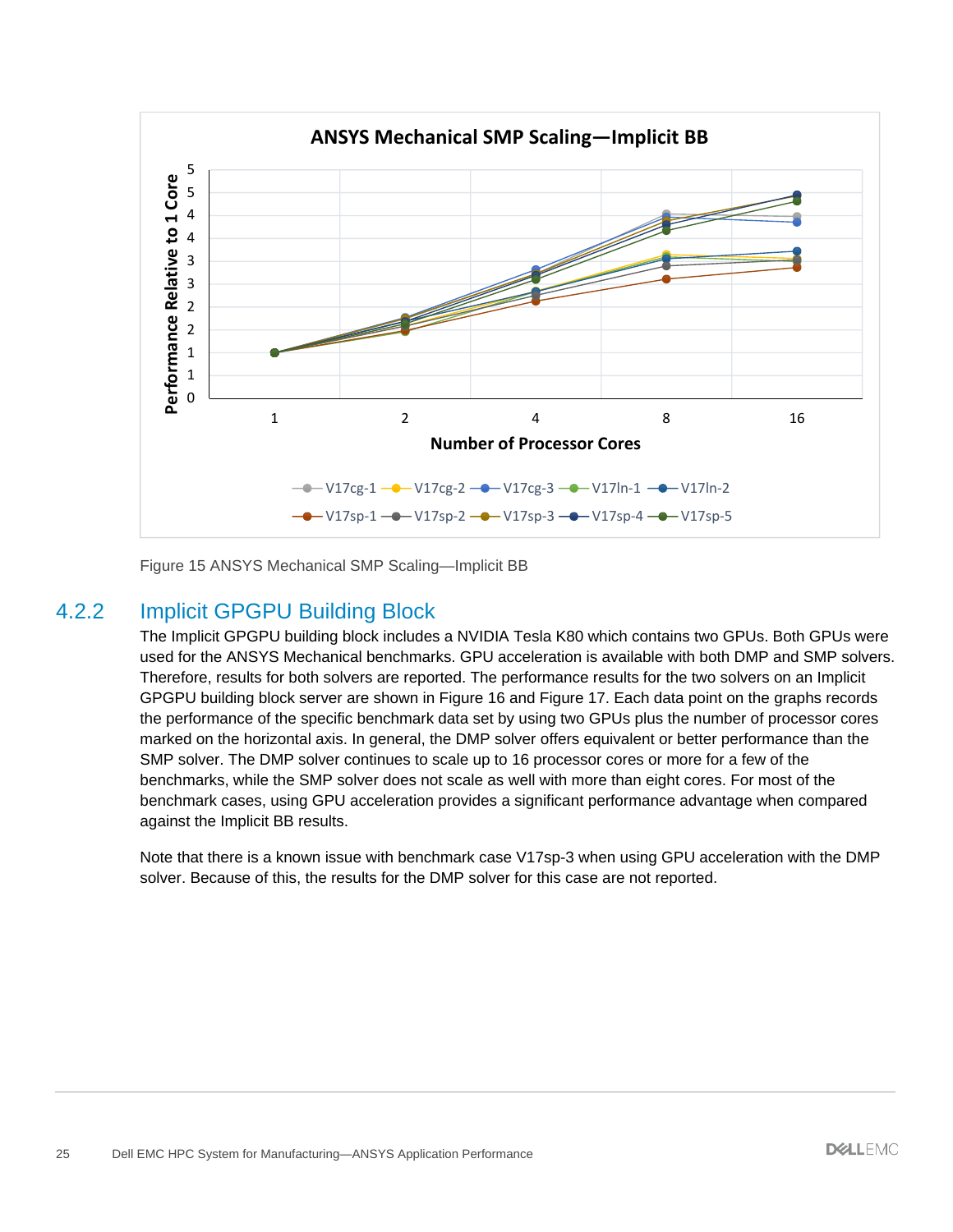

Figure 16 ANSYS Mechanical DMP Performance—Implicit GPGPU BB



Figure 17 ANSYS Mechanical SMP Performance—Implicit GPGPU BB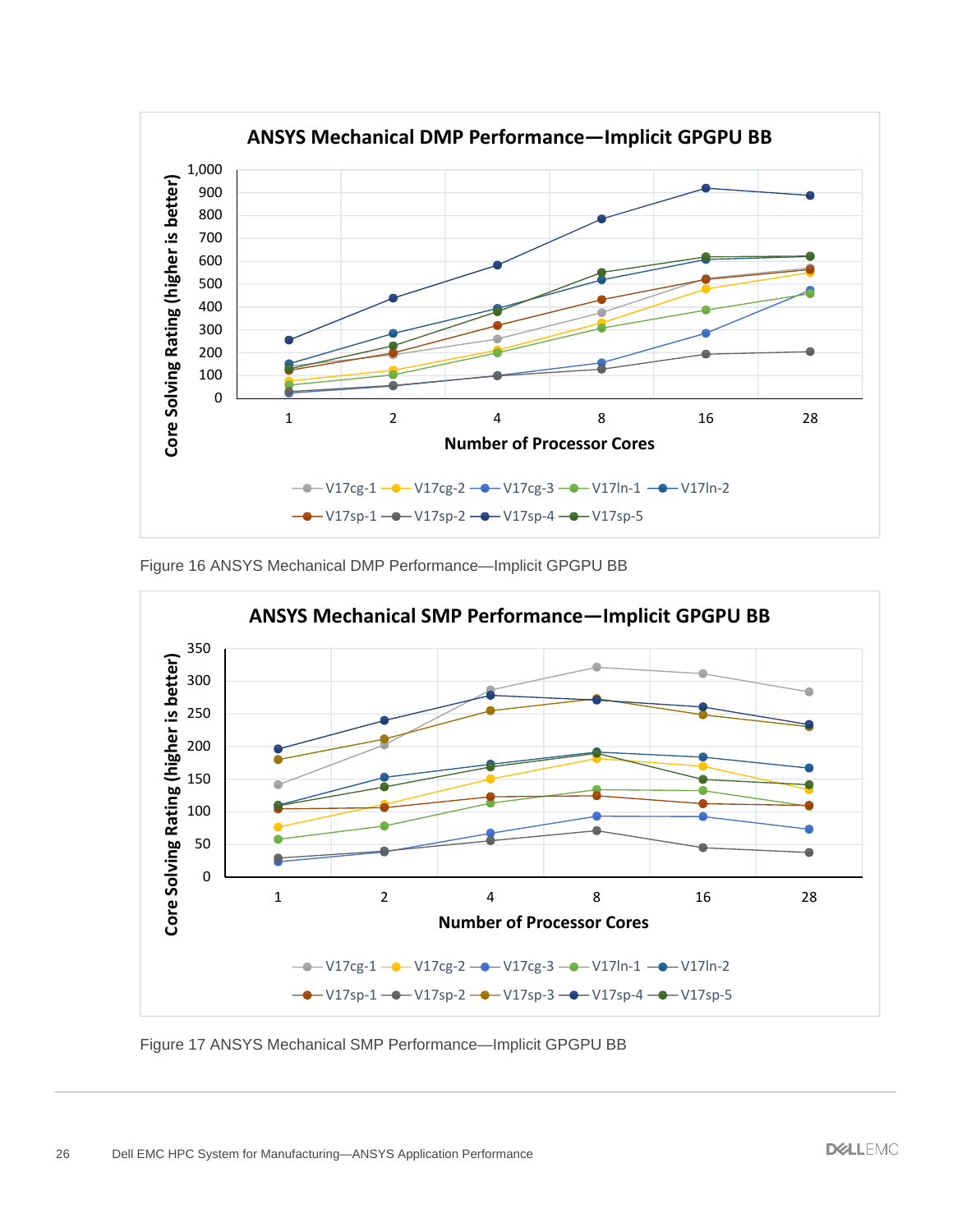Figure 18 and Figure 19 present the same performance data but plotted relative to the one core result. This makes it easy to see the scaling of the solution. That is, the performance improvement as more cores are used for the analysis. Problem scalability depends on many factors such as the number of degrees of freedom in the problem, the particular solution type, and solver being used. For the DMP solver with 28 processor cores and two GPUs, scaling for all of the benchmark problems ranges from 3.5–19.7. For the SMP solver with eight processor cores and two GPUs, scaling ranges from 1.2–3.9 across all the benchmark problems.



Figure 18 ANSYS Mechanical DMP Scaling—Implicit GPGPU BB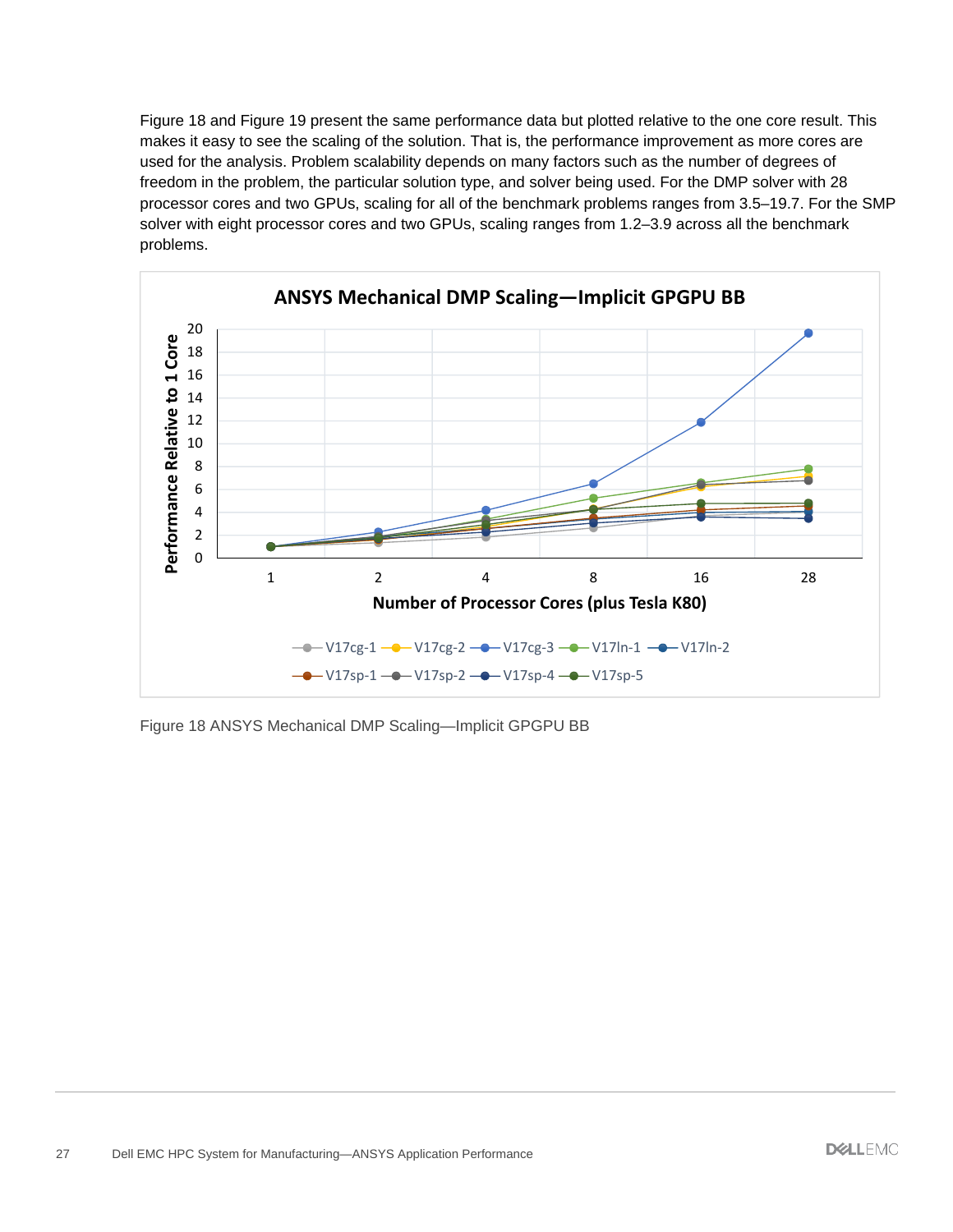

Figure 19 ANSYS Mechanical SMP Scaling—Implicit GPGPU BB

#### 4.2.3 Explicit Building Block

The performance results for the ANSYS Mechanical DMP and SMP solvers on Explicit building blocks are shown in Figure 20 and Figure 21. For this series of benchmarks, the DMP solver was run on multiple systems and the SMP solver was run on a single system. Each data point on the graphs records the performance of the specific benchmark data set by using the number of processor cores marked on the horizontal axis. The DMP solver continues to scale up to 256 processor cores for some of the benchmarks. The SMP solver does not scale as well when more than eight cores are used.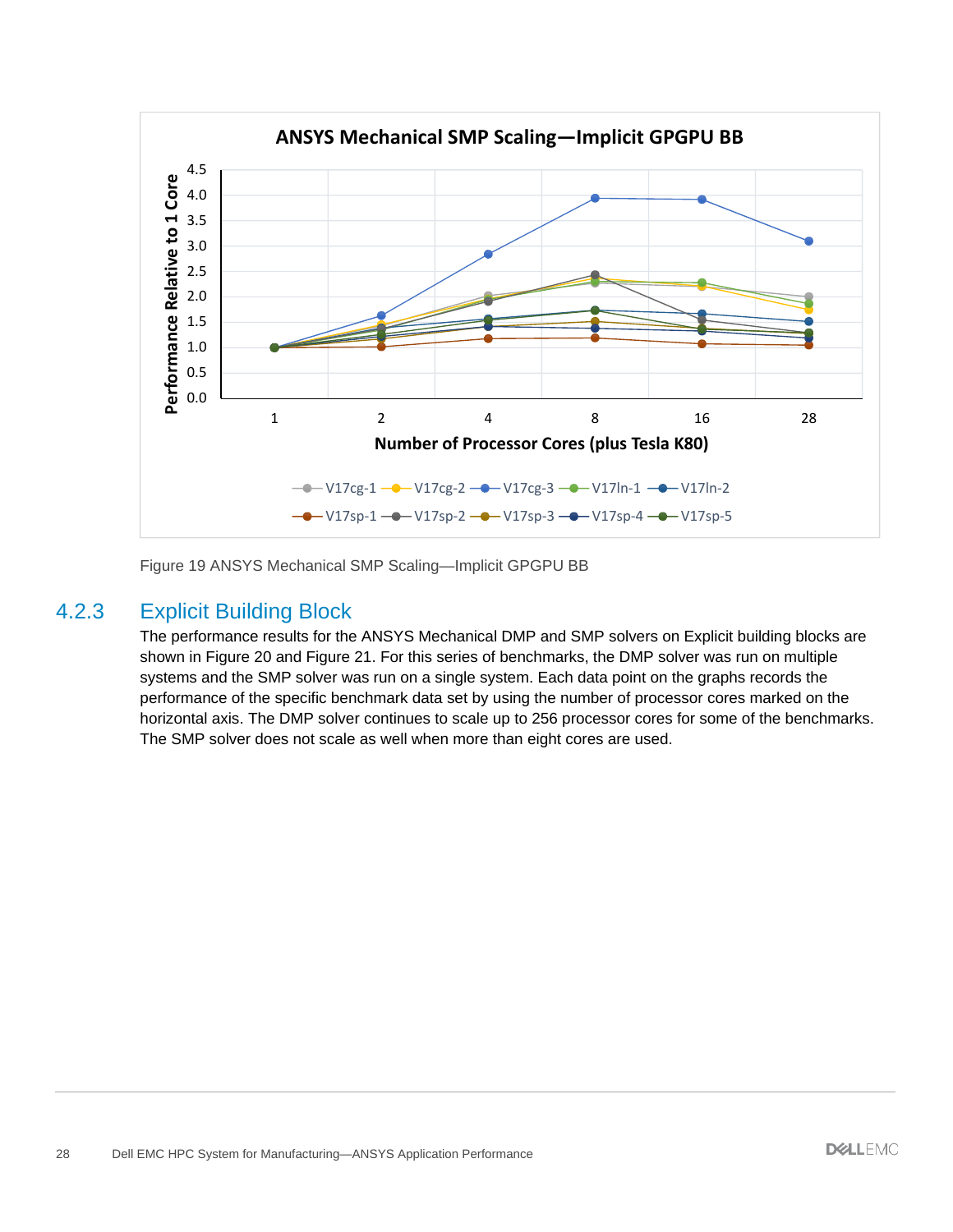

Figure 20 ANSYS Mechanical DMP Performance—Explicit BB



Figure 21 ANSYS Mechanical SMP Performance—Explicit BB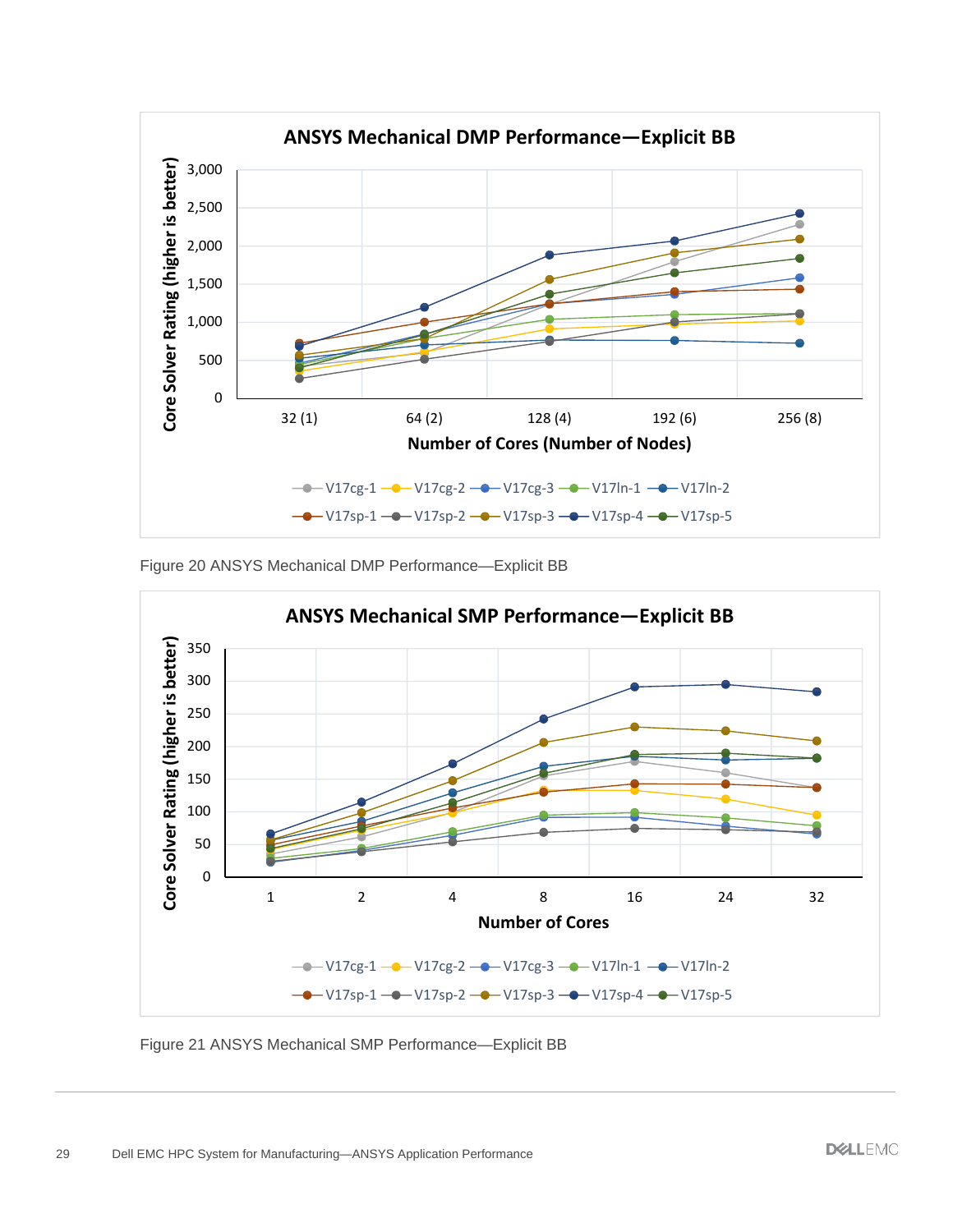Figure 22 and Figure 23 present the same performance data but plotted relative to the one-node or one-core result. This makes it easy to see the scaling of the solution—the performance improvement when more cores are used for the analysis. Problem scalability depends on many factors including the number of degrees of freedom in the problem and on the particular solution type and solver being used. For the DMP solver with 256 cores, scaling for all of the benchmark problems ranges from 1.4–5.4. For the SMP solver with 16 processor cores, scaling ranges from 2.9–5.0 across all the benchmark problems.



Figure 22 ANSYS Mechanical DMP Scaling—Explicit BB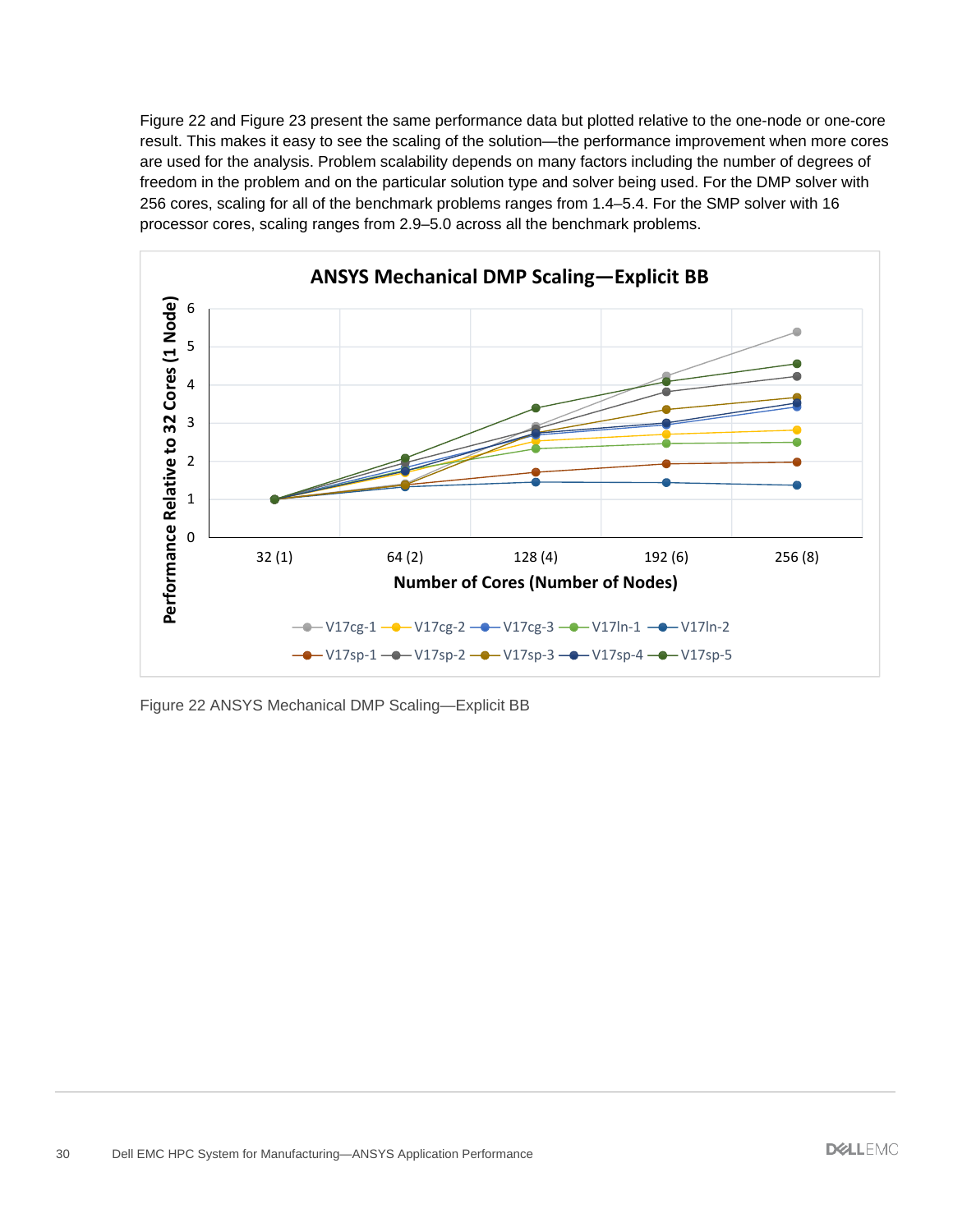

Figure 23 ANSYS Mechanical SMP Scaling—Explicit BB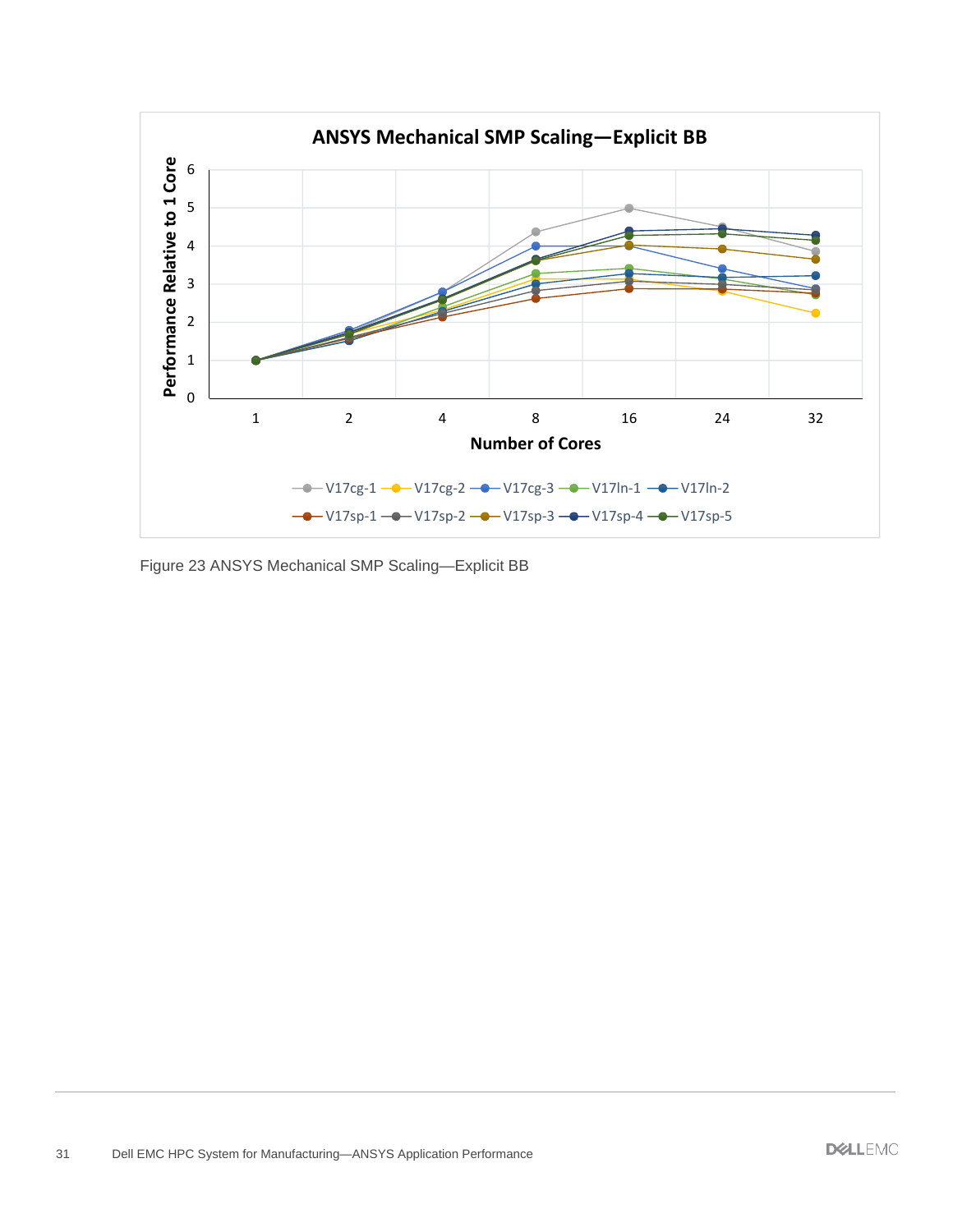## 5 System Power Requirements

Power requirements and power budgeting is an important consideration when installing any new equipment. This section reports the power consumed by the three compute building block types for the different applications described in Section 3. This data was obtained by using metered rack power distribution units (PDU) and recording the actual power consumption of the building blocks during benchmarking.

The recommended system profile for the Dell EMC HPC System for Manufacturing is the Performance Profile. This profile favors system performance over energy efficiency and typically yields an increase in performance of a few percent as compared with the DAPC profile. All application power measurements were performed using the Performance Profile. The application power graphs plot both the average and peak power recorded while running each benchmark dataset. Some of the benchmark datasets complete too quickly to provide accurate power measurements, so data for those benchmarks are not reported.

Figure 24 plots the average idle power consumption for the three compute building block types. Because there is a significant difference in idle power consumption for the Performance and DAPC profiles, idle power was recorded for both of these system profiles. The reported idle power is the average idle power consumed by one server of each building block type. The value of the average idle power measurement is shown at the top of each bar.



Figure 24 Building Block Average Idle Power

Figure 25 plots the power consumption of the three compute building block types when running HPL. The peak power draw for HPL is likely to be the maximum power draw of the system under load. Most applications will not stress the system as much as HPL and will not consume as much power as HPL. This is also evident from the subsequent graphs in this section. For the Implicit GPGPU building block, power consumption was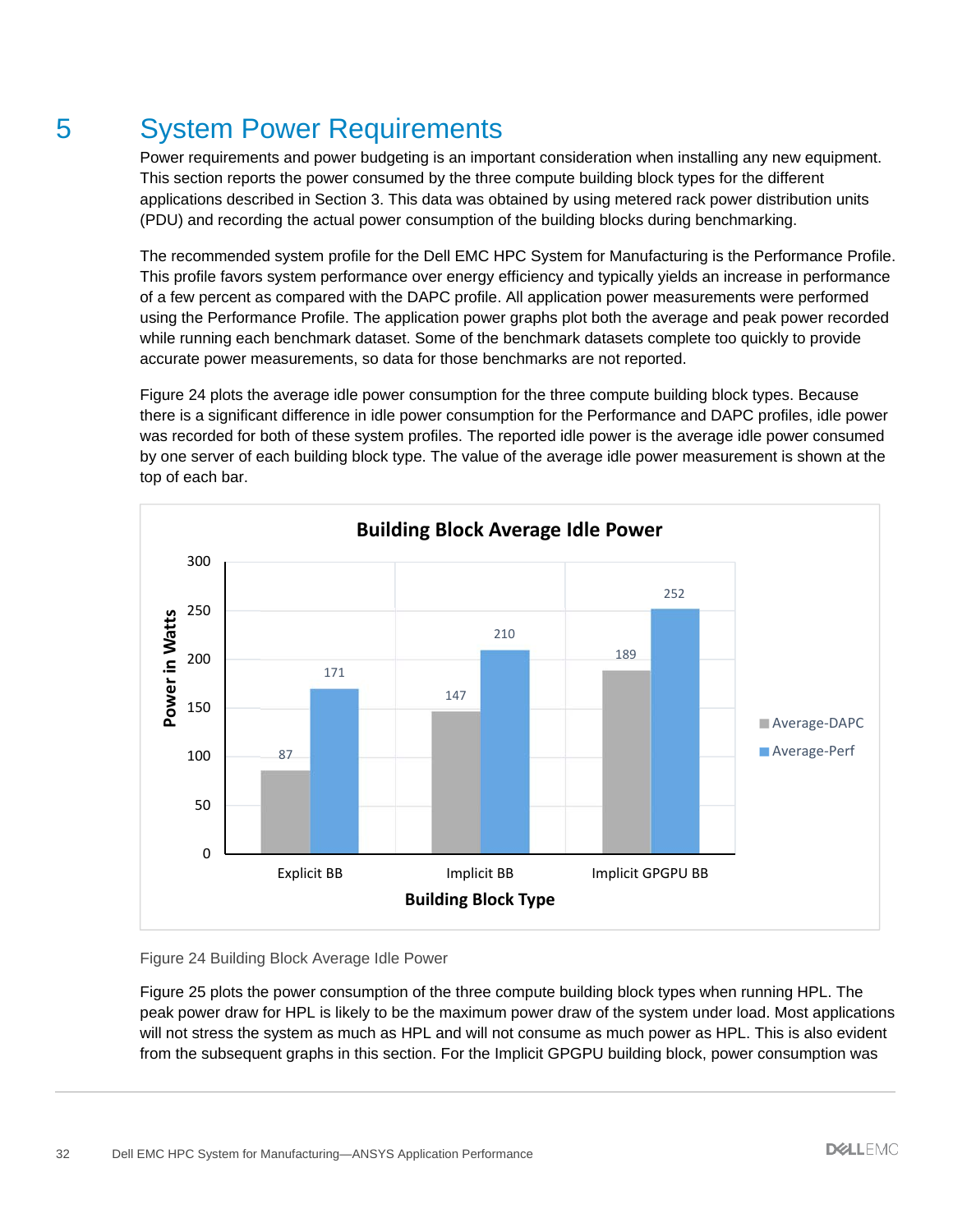measured while running HPL on CPUs only and also while using the GPUs with a CUDA enabled version of HPL. The values of the average and peak power measurements are shown on the graph, with the average power displayed in the center of the average power bars and the peak power displayed on top of the bars.



Figure 25 Building Block Power—HPL

Figure 26 plots the power consumption for one explicit building block when running a selection of ANSYS Fluent benchmark datasets. The values reported are the power required for one building block while running Fluent using 256 cores or eight nodes. The values of the average and peak power are shown on the graph, with the average power displayed in the center of the average power bars and the peak power displayed on top of the bars.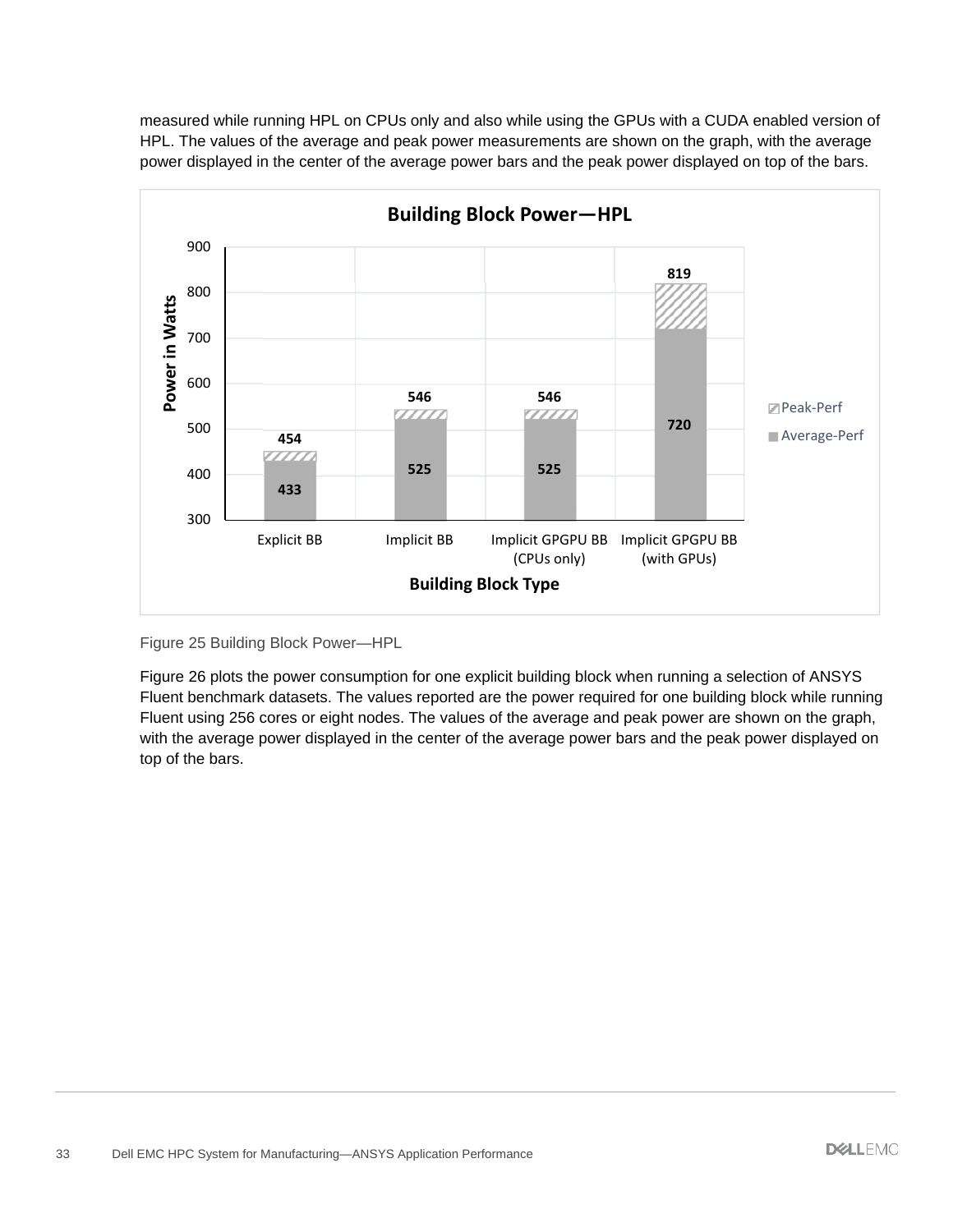

Figure 26 Explicit Building Block Power—ANSYS Fluent

Figure 27, Figure 28 and Figure 29 plot the power consumption for the three compute building block types when running a selection of ANSYS Mechanical benchmark datasets. The ANSYS Mechanical DMP solver was used for these power measurements. For the Explicit building block, the values reported are the power required for one building block while running ANSYS Mechanical by using 256 cores or eight nodes. For the Implicit building block, the power values were measured while running ANSYS Mechanical by using all CPU cores in the server. For the Implicit GPGPU building block, the power values were measured while running ANSYS Mechanical with all CPU cores plus both GPUs. The values of the measured average and peak power are shown on the graphs, with the average power displayed in the center of the average power bars and the peak power displayed above the bars.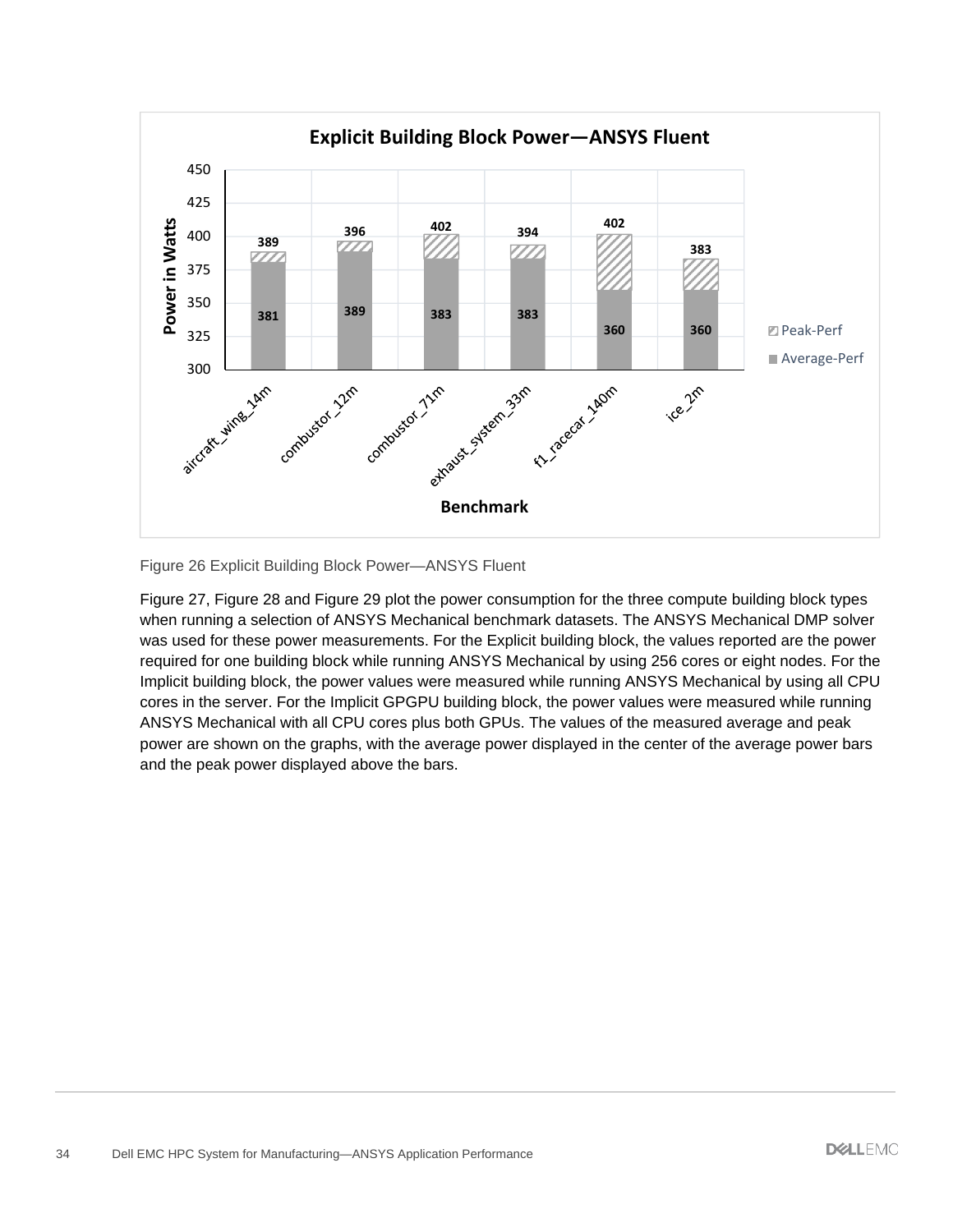

Figure 27 Explicit Building Block Power—ANSYS Mechanical



Figure 28 Implicit Building Block Power—ANSYS Mechanical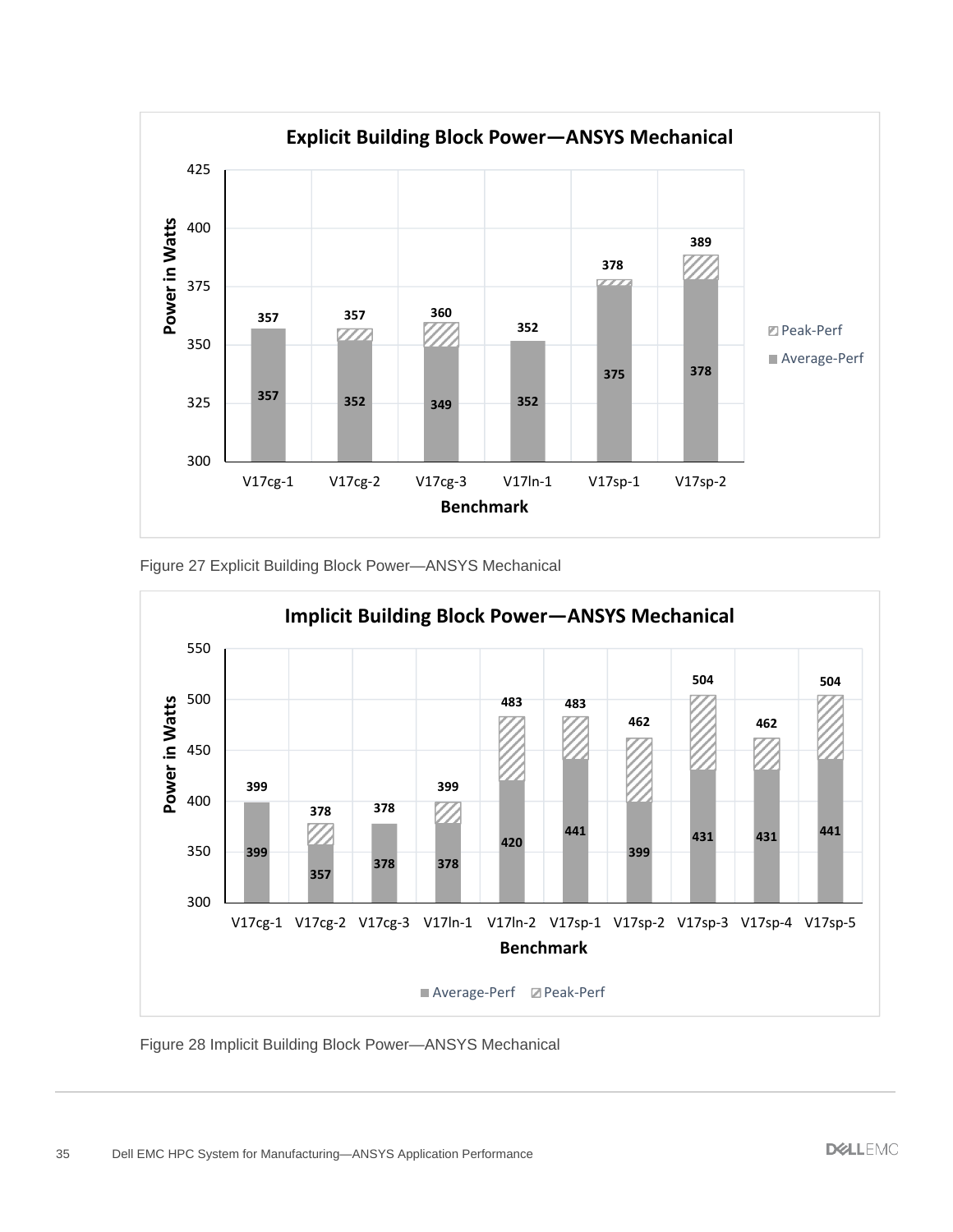

Figure 29 Implicit GPGPU Building Block Power—ANSYS Mechanical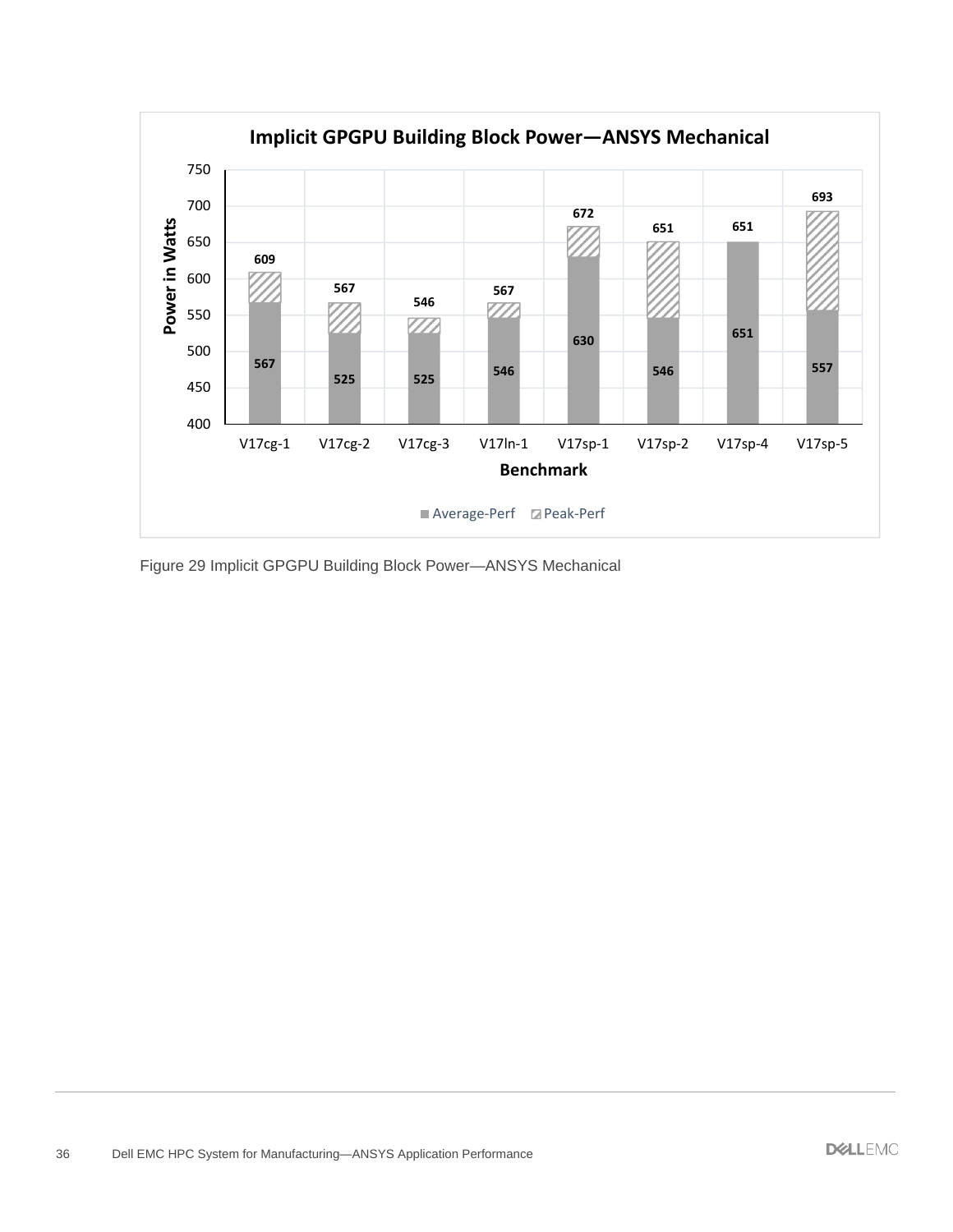## 6 Virtual Desktop Infrastructure (VDI)

A PowerEdge R730 VDI server was included in the reference system configured as previously described in Section 2.5. In order to evaluate the VDI server, NICE EnginFrame and Desktop Cloud Visualization (DCV) were installed on the reference system.

The NICE EnginFrame and DCV solution provides remote visualization software and a grid portal for managing remote visualization sessions and HPC job submission, control, and monitoring. NICE EnginFrame is the grid portal component. For this evaluation, EnginFrame 2015.1 r38894 was installed on the cluster master node. NICE DCV enables remote access to 2D and 3D applications over a standard network, providing GPU acceleration for 3D applications. DCV 2016.0 r16811 was installed on the VDI server.

With the NICE remote visualization solution, EnginFrame primarily provides management of remote visualization sessions and has no impact on the performance of the DCV component. For this evaluation, EnginFrame was tested to verify correct operation and successful integration with the overall system. It was also used to manage the remote desktop sessions on the VDI server. A screen capture of the EnginFrame VIEWS portal, showing an active Linux Desktop session, is shown in Figure 30.

ANSYS Fluent v17.1 was used to verify the operation of DCV. This evaluation primarily focused on stability and correct operation of the NICE solution and a qualitative evaluation of the interactive application performance in both LAN and WAN environments. A screen capture showing Fluent with a sample model is shown in Figure 31.

| <b>O</b> enginframe<br>Welcome, jweage   Settings   Logout |                                                           |                             |
|------------------------------------------------------------|-----------------------------------------------------------|-----------------------------|
| $\equiv$<br>Menu                                           | Sessions                                                  |                             |
| • Monitor                                                  | P Search by session name<br>$\equiv$<br>Refresh<br>H.     | ŵ<br><b>FILTERS</b>         |
| <b>Sessions</b>                                            | Sort by: Started on $\vee$ $\bullet$<br>Edit              | All<br><b>Active</b>        |
| Hosts<br>· Services<br>A Linux Des                         | $\boldsymbol{\Xi}$<br>.e<br>△ Linux Desktop<br>53<br>$\,$ | Starred<br>Created<br>Today |

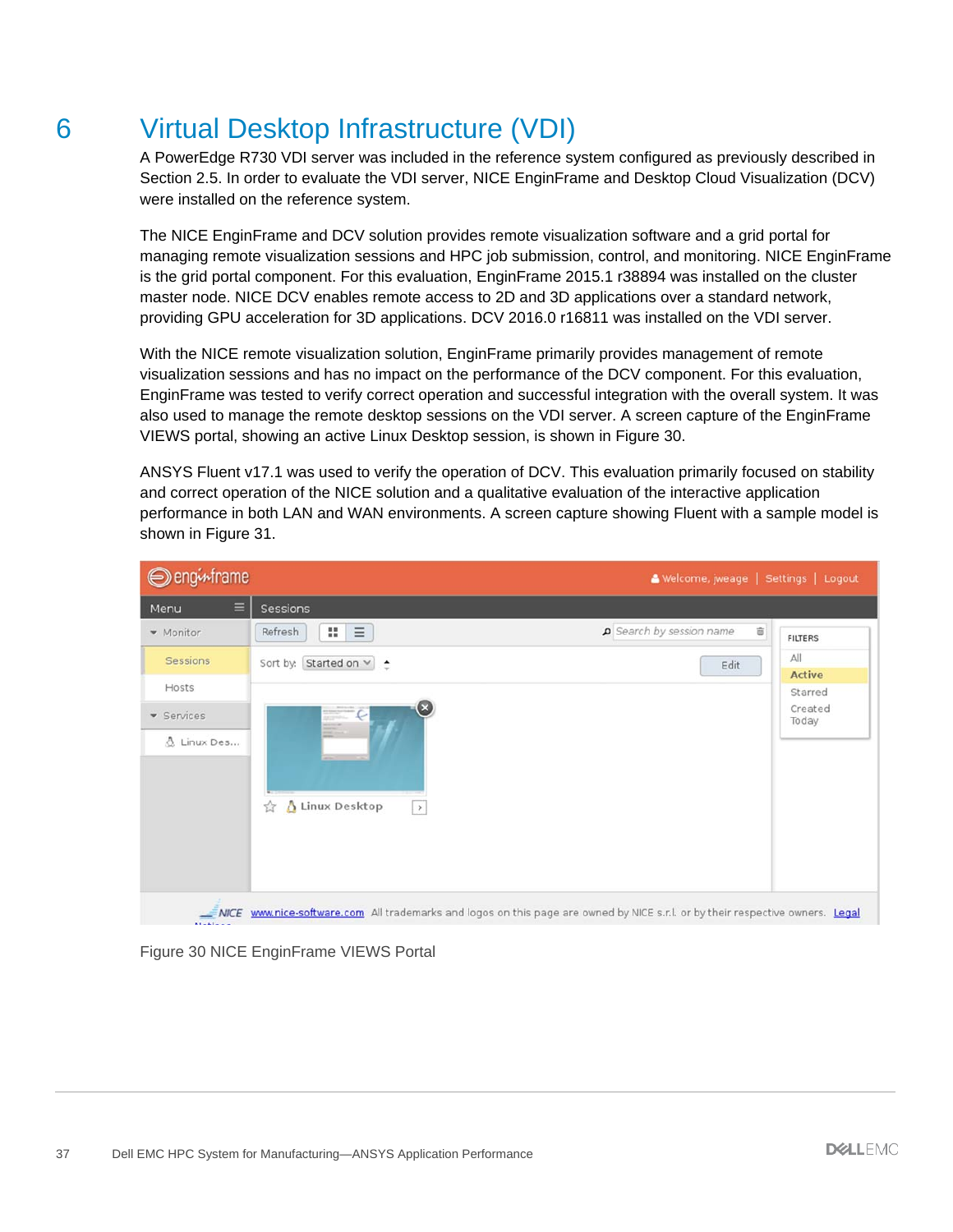

#### Figure 31 Fluent with small-indy

One of the features of the NICE DCV Endstation client is the DCV Console. The console allows the user to dynamically adjust quality vs network bandwidth utilization by using a slider bar and to monitor the bandwidth being used by the client. For most uses, the 60% setting provides a good balance between bandwidth usage and image quality. One of the useful features of the NICE DCV solution is that the final image delivered to the client after display updates have stopped is always lossless, regardless of the quality level setting. This ensures that static images are always shown with full quality on the client.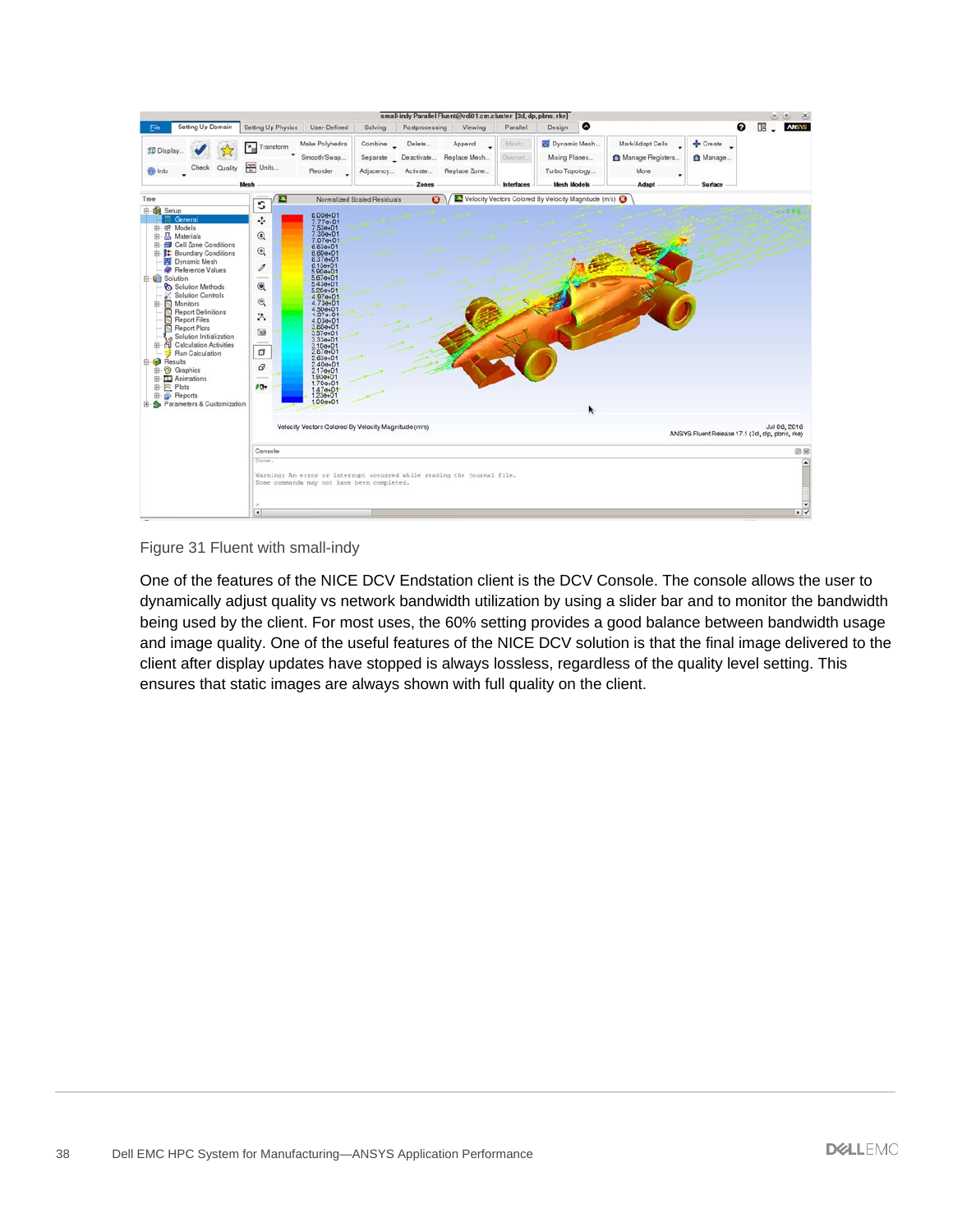



For testing, the 60% quality setting was used for the client. In a LAN setting, with significant bandwidth and low latency, the remote application responsiveness and rendering performance was very good. In a WAN environment, application responsiveness and rendering performance was also very good as long as network latency remained less than about 150 ms and sufficient network bandwidth was available. When network latency exceeded about 150 ms, delays in the application response became noticeable, which is expected. NICE recommends that for these situations, the user can adjust compression on the fly to accommodate for low bandwidth using the DCV Console.

For typical applications at the 60% quality level, average network bandwidth utilization ranged from 150 to 800 KiBps during display updates and dropped to 0 kb/s for static images. Peak network bandwidth was approximately 1.0 MiBps for all of the tested applications at the 60% quality setting. At higher quality settings, average network bandwidth gradually increased, with a significant increase in bandwidth utilization from the 90% to the Lossless setting.

Overall, the NICE DCV solution performed well and offers a good solution for remote visualization users.